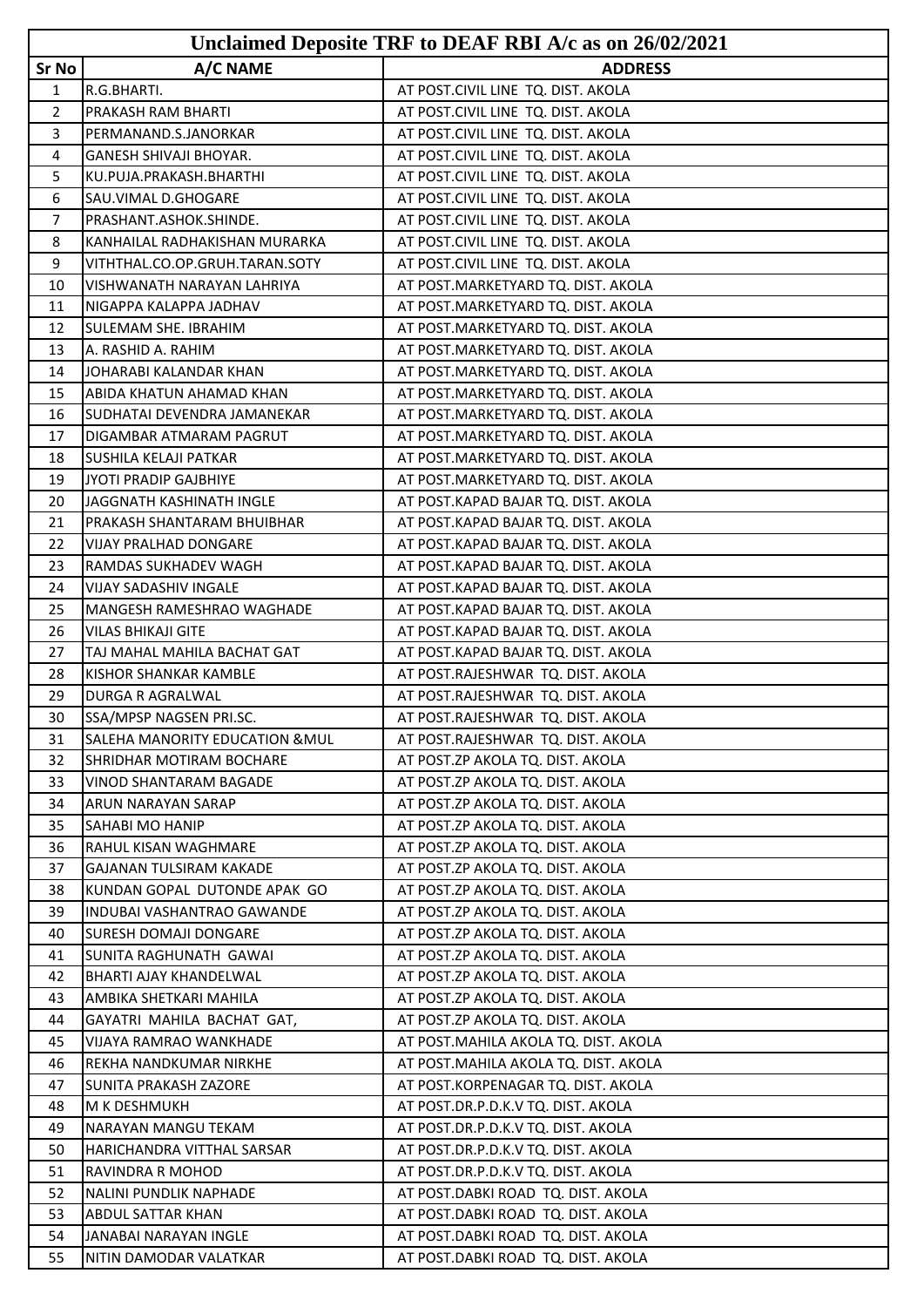| 56         | MANGALA RAMESHWAR DANDALE                                     | AT POST.DABKI ROAD TQ. DIST. AKOLA                                         |
|------------|---------------------------------------------------------------|----------------------------------------------------------------------------|
| 57         | RASTRADIP SAHEBRAO SIRSAT                                     | AT POST.DABKI ROAD TQ. DIST. AKOLA                                         |
| 58         | <b>VIJAY M TALE</b>                                           | AT POST.TUKARAM CHAUK TQ. DIST. AKOLA                                      |
| 59         | <b>BALU NAMDEV HEMANE</b>                                     | AT POST.TUKARAM CHAUK TQ. DIST. AKOLA                                      |
| 60         | MURLIDHAR JANUJI SARDAR                                       | AT POST.TUKARAM CHAUK TQ. DIST. AKOLA                                      |
| 61         | <b>RAMDAS ONKAR DAMBRE</b>                                    | AT POST.TUKARAM CHAUK TQ. DIST. AKOLA                                      |
| 62         | DURGA RAMKRUSHNA PANCHANM                                     | AT POST.TUKARAM CHAUK TQ. DIST. AKOLA                                      |
| 63         | DURGA ATMANAND PATIL                                          | AT POST.TUKARAM CHAUK TQ. DIST. AKOLA                                      |
| 64         | BALIRAM SAKHARAM RAUT                                         | AT POST.BORGAON MANJU TQ. DIST. AKOLA                                      |
| 65         | SAGHPAL NAMDEV INGOLE                                         | AT POST.BORGAON MANJU TQ. DIST. AKOLA                                      |
| 66         | NAJEMA PRVIN J.ULLA KHA                                       | AT POST.BORGAON MANJU TQ. DIST. AKOLA                                      |
| 67         | KAMALA RAMKRUSHNA DANDE                                       | AT POST.BORGAON MANJU TQ. DIST. AKOLA                                      |
| 68         | GAJANAN NARAYAN NIKHADE                                       | AT POST.BORGAON MANJU TQ. DIST. AKOLA                                      |
| 69         | SUBHADRA NARAYAN GULHANE                                      | AT POST.BORGAON MANJU TQ. DIST. AKOLA                                      |
| 70         | RAJMAL TULSHIRAM KAKADE                                       | AT POST.BORGAON MANJU TQ. DIST. AKOLA                                      |
| 71         | NITIN JAYVANT DESHMUKH                                        | AT POST.BORGAON MANJU TQ. DIST. AKOLA                                      |
| 72         | NARAYAN MANSING CHAVAN                                        | AT POST.BORGAON MANJU TQ. DIST. AKOLA                                      |
| 73         | LAXMAN BHIMRAO FALE                                           | AT POST.BORGAON MANJU TQ. DIST. AKOLA                                      |
| 74         | <b>RAMESH BABAN THAKARE</b>                                   | AT POST.BORGAON MANJU TQ. DIST. AKOLA                                      |
| 75         | MANGESH RAMBHAU KHANAPURE                                     | AT POST.BORGAON MANJU TQ. DIST. AKOLA                                      |
| 76         | RAMESHWAR EKANATH KHADE                                       | AT POST.BORGAON MANJU TQ. DIST. AKOLA                                      |
| 77         | <b>FIROJABI SABBIRSHA</b>                                     | AT POST.BORGAON MANJU TQ. DIST. AKOLA                                      |
| 78         | VAMAN UKARADA CHAKRANARAYAN                                   | AT POST.PALSO BHADE TQ. DIST. AKOLA                                        |
| 79         | VANMALA PRABHAKAR BHADE                                       | AT POST.PALSO BHADE TQ. DIST. AKOLA                                        |
| 80         | CHINDHABAI SAMPAT NAGE                                        | AT POST.PALSO BHADE TQ. DIST. AKOLA                                        |
| 81         | <b>DNANESHWAR RAMBHAU BADHE</b>                               | AT POST.PALSO BHADE TQ. DIST. AKOLA                                        |
| 82         | <b>VILAS BHIKABHAU CHOPADE</b>                                | AT POST.MHAISANG TQ. DIST. AKOLA                                           |
| 83         | KISAN MANAJI KHARATE                                          | AT POST.MHAISANG TQ. DIST. AKOLA                                           |
| 84         | <b>RUKSAR P SHE RAPHIK</b>                                    | AT POST.MHAISANG TQ. DIST. AKOLA                                           |
| 85         | PHARJANA SHAPHAKAT D                                          | AT POST.MHAISANG TQ. DIST. AKOLA                                           |
| 86         | ASAMA P YUSUF DESHMUKH                                        | AT POST.MHAISANG TQ. DIST. AKOLA                                           |
| 87         | RUBINA PARVIN KUTUBUHIN D                                     | AT POST.MHAISANG TQ. DIST. AKOLA                                           |
| 88         | SUMIYA SALEDIN JABULAKHA                                      | AT POST.MHAISANG TQ. DIST. AKOLA                                           |
| 89         | HARIDAS JAYARAM KAKAD                                         | AT POST.KANSHIVANI TQ. DIST. AKOLA                                         |
| 90         | BHIMARAV BHIVASAN KAKAD                                       | AT POST.KANSHIVANI TQ. DIST. AKOLA                                         |
| 91         | RANJANA NILAKANTH DESHMUKH                                    | AT POST.KANSHIVANI TQ. DIST. AKOLA                                         |
| 92         | SHALIGRAM JAYARAM HOLAKAR                                     | AT POST.KANSHIVANI TQ. DIST. AKOLA                                         |
| 93         | <b>RAMARAV AAKARAM KARALE</b>                                 | AT POST.KANSHIVANI TQ. DIST. AKOLA                                         |
| 94         | MOTIRAM RUNJAJI KAKAD                                         | AT POST.KANSHIVANI TQ. DIST. AKOLA                                         |
| 95         | NARMADA BANDU JADHAV                                          | AT POST.KANSHIVANI TQ. DIST. AKOLA                                         |
| 96         | <b>SATISH KIRAN SADASHIV</b>                                  | AT POST.KANSHIVANI TQ. DIST. AKOLA                                         |
| 97         | <b>GAJANAN GAYOTAM INGLE</b>                                  | AT POST.KANSHIVANI TQ. DIST. AKOLA                                         |
| 98         | IJAY SHIVAJI JOINT LIBILITE GRO                               | AT POST.KANSHIVANI TQ. DIST. AKOLA                                         |
| 99         | A A OHALE                                                     | AT POST.GANDHIGRAM TQ. DIST. AKOLA                                         |
| 100        | ASHA LAKSHMAN SOLANKE                                         | AT POST.GANDHIGRAM TQ. DIST. AKOLA                                         |
| 101        | ANNPURNA LAKSHMAN NAWGHARE                                    | AT POST.GANDHIGRAM TQ. DIST. AKOLA                                         |
| 102        | IG R SADANSHIV -SACHIV-G P GAN                                | AT POST.GANDHIGRAM TQ. DIST. AKOLA                                         |
| 103        | SHIVAJI S BCG GOPALKHED                                       | AT POST.GANDHIGRAM TQ. DIST. AKOLA                                         |
| 104        | <b>TULSHIRAM MOTIRAM DANDALE</b>                              | AT POST.CHIKHALGAON TQ. DIST. AKOLA                                        |
| 105        | <b>I</b> GUNFABAI HARIBHAU NAGHRE                             | AT POST.CHIKHALGAON TQ. DIST. AKOLA                                        |
| 106        | <b>BABARAO LALCHAND RATHOD</b>                                | AT POST.CHIKHALGAON TQ. DIST. AKOLA                                        |
| 107        | <b>ANURADHA ARUN DANDLE</b>                                   | AT POST.CHIKHALGAON TQ. DIST. AKOLA                                        |
| 108        | <b>SACHIV G PANI CHIKHALGAON</b>                              | AT POST.CHIKHALGAON TQ. DIST. AKOLA                                        |
| 109        | <b>GRAMIN PANI S KAPSI RAOD</b><br>NIYOJIT HARIOM CHIKHALGAON | AT POST.CHIKHALGAON TQ. DIST. AKOLA<br>AT POST.CHIKHALGAON TQ. DIST. AKOLA |
| 110<br>111 | RAMBHAU BALIRAM SHINGOLE                                      | AT POST.DAHIHANDA TQ. DIST. AKOLA                                          |
| 112        | <b>DIGAMBAR KHANDUJI THAKRE</b>                               | AT POST.DAHIHANDA TQ. DIST. AKOLA                                          |
|            |                                                               |                                                                            |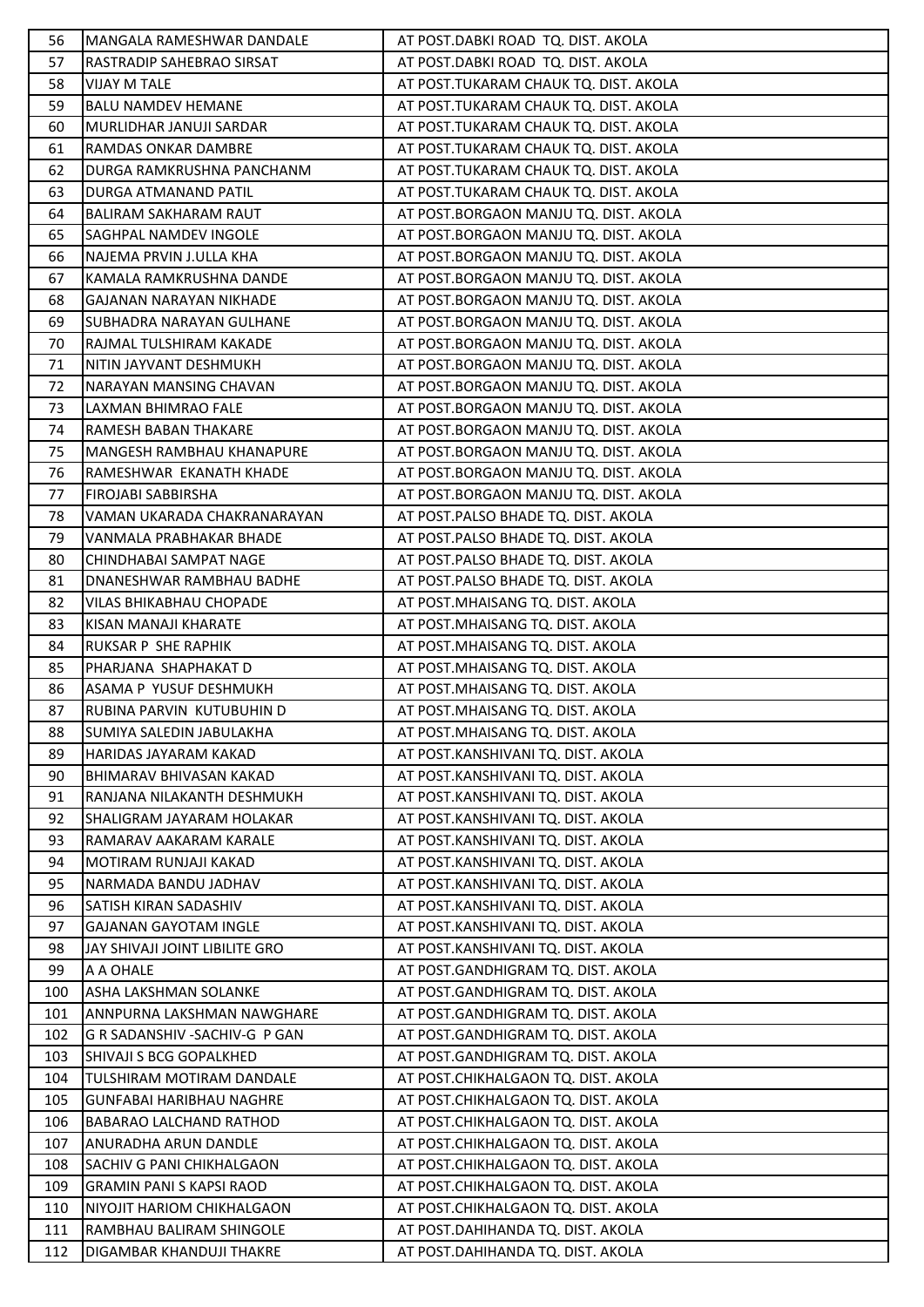| 113 | ALOKHABAI DHONDUPANT SHIRSAT       | AT POST.DAHIHANDA TQ. DIST. AKOLA      |
|-----|------------------------------------|----------------------------------------|
| 114 | TRAMBAK VITOBAJI TOHAWAR           | AT POST.DAHIHANDA TQ. DIST. AKOLA      |
| 115 | A MUTLIB A GAFFUR A                | AT POST.DAHIHANDA TQ. DIST. AKOLA      |
| 116 | <b>GANGARAM MAROTI ALOKAR</b>      | AT POST.DAHIHANDA TQ. DIST. AKOLA      |
| 117 | VASTALABAI CHINKAJI KHADSAN        | AT POST.DAHIHANDA TQ. DIST. AKOLA      |
| 118 | MADANLAL KISANLAL GOENKA           | AT POST.DAHIHANDA TQ. DIST. AKOLA      |
| 119 | <b>BHANAJI SOMAJI DHOK</b>         | AT POST.DAHIHANDA TQ. DIST. AKOLA      |
| 120 | GHANSHYAM MADANLAL GOYANKA         | AT POST.DAHIHANDA TQ. DIST. AKOLA      |
| 121 | VATSALLYABAI HIMMATRAO JOSHI       | AT POST.DAHIHANDA TQ. DIST. AKOLA      |
| 122 | ANIL RAMKRUSHNA ATHWALE            | AT POST.DAHIHANDA TQ. DIST. AKOLA      |
| 123 | <b>SWATI GAJANAN KAKD</b>          | AT POST.DAHIHANDA TQ. DIST. AKOLA      |
| 124 | LILABAI JAYKRYUSHAN ROTHE          | AT POST.DAHIHANDA TQ. DIST. AKOLA      |
| 125 | DIPAK SRIRAM GOTUKULE              | AT POST.DAHIHANDA TQ. DIST. AKOLA      |
| 126 | <b>MOTIRAM SHANKAR BOPATE</b>      | AT POST.DAHIHANDA TQ. DIST. AKOLA      |
| 127 | <b>SUKHADEV CHINTAMAN ATHAWALE</b> | AT POST.DAHIHANDA TQ. DIST. AKOLA      |
| 128 | RAJJUPRASAD C MISHRA               | AT POST.DAHIHANDA TQ. DIST. AKOLA      |
| 129 | A SATTAR S AMAD                    | AT POST.DAHIHANDA TQ. DIST. AKOLA      |
| 130 | ARUN RAMKRUSHNA YENKAR             | AT POST.DAHIHANDA TQ. DIST. AKOLA      |
| 131 | SHRIKISAN JUGALKISHOR GOENKA       | AT POST.DAHIHANDA TQ. DIST. AKOLA      |
| 132 | RAMESHWAR SHYAMRAO PATURDE         | AT POST.DAHIHANDA TQ. DIST. AKOLA      |
| 133 | MANISHA TULSHIRAM PRADHAN          | AT POST.DAHIHANDA TQ. DIST. AKOLA      |
| 134 | PRIYANKA SRIKRISHNA KASAMPURE      | AT POST.DAHIHANDA TQ. DIST. AKOLA      |
| 135 | SAI IBRAHIM SHE MOTI               | AT POST.PATUR NANDAPUR TQ. DIST. AKOLA |
| 136 | SANJIWANI BAHU UD SANSTHA          | AT POST.PATUR NANDAPUR TQ. DIST. AKOLA |
| 137 | OMPRAKASH A KATHALKAR              | AT POST.KURANKHED TQ. DIST. AKOLA      |
| 138 | VIJAY D. UNHALE                    | AT POST.KURANKHED TQ. DIST. AKOLA      |
| 139 | <b>SANTOSH V DESHMUKH</b>          | AT POST.KURANKHED TQ. DIST. AKOLA      |
| 140 | <b>SANDIP S NAGE</b>               | AT POST.KURANKHED TQ. DIST. AKOLA      |
| 141 | DR JAYASHREE MULE                  | AT POST.KURANKHED TQ. DIST. AKOLA      |
| 142 | RASHAT SANT TUKODOJI GAT           | AT POST.KURANKHED TQ. DIST. AKOLA      |
| 143 | VALUNKABAI JANUJI SHEGAVKAR        | AT POST.GOREGAON TQ. DIST. AKOLA       |
| 144 | DNYANESHWAR DEVLAL GHOGARE         | AT POST.GOREGAON TQ. DIST. AKOLA       |
| 145 | <b>RENUKA SHG BHARATPUR</b>        | AT POST.GOREGAON TQ. DIST. AKOLA       |
| 146 | SARIKA MANGESH GAIKWAD             | AT POST.UMARI TQ. DIST. AKOLA          |
| 147 | ANUSAYA KISAN UMBARKAR             | AT POST.UMARI TQ. DIST. AKOLA          |
| 148 | PUSHPA PARMESHWAR DHORE            | AT POST.KHADKI TQ. DIST. AKOLA         |
| 149 | <b>TAIBAI KISHAN MATALE</b>        | AT POST.KHADKI TQ. DIST. AKOLA         |
| 150 | NRUPATASING NEMSINGH THAKUR        | AT POST.KHADKI TQ. DIST. AKOLA         |
| 151 | SARDAR B SEKH IBRAHIM              | AT POST.RANPISE NAGAR TQ. DIST. AKOLA  |
| 152 | LAXMIBAI R DHURWE                  | AT POST.RANPISE NAGAR TQ. DIST. AKOLA  |
| 153 | DHINABAIGARIBA WAKODE              | AT POST.RANPISE NAGAR TQ. DIST. AKOLA  |
| 154 | ANANDA TRIMBAK TATHOD              | AT POST.RANPISE NAGAR TQ. DIST. AKOLA  |
| 155 | GORAKHNATH.NATTHUJI.WANKHADE       | AT POST.RANPISE NAGAR TQ. DIST. AKOLA  |
| 156 | KU. PRITI SHARAD MANE              | AT POST.RANPISE NAGAR TQ. DIST. AKOLA  |
| 157 | SUBHADRABAI ANANDA PAKHALE         | AT POST.RANPISE NAGAR TQ. DIST. AKOLA  |
| 158 | AJABRAO BHIKAJI AWARE              | AT POST.RANPISE NAGAR TQ. DIST. AKOLA  |
| 159 | RAMABAI SHRIRAM KANZARKAR.         | AT POST.RANPISE NAGAR TQ. DIST. AKOLA  |
| 160 | PANKAJ SHATRUGHNU WANKHADE         | AT POST.AAGAR TQ. DIST. AKOLA          |
| 161 | ANITA VISHNUDAS WARKARI            | AT POST.AAGAR TQ. DIST. AKOLA          |
| 162 | <b>KUSUM KISAN BATHE</b>           | AT POST.AAGAR TQ. DIST. AKOLA          |
| 163 | <b>BHARAT SHANKAR KHANDARE.</b>    | AT POST.AAGAR TQ. DIST. AKOLA          |
| 164 | SHANKAR ATMARAM MORE               | AT POST.AAGAR TQ. DIST. AKOLA          |
| 165 | SAMPAT BHIVAJI SIRSAT              | AT POST.AAGAR TQ. DIST. AKOLA          |
| 166 | VISHNU RUPRAO ZADOKAR              | AT POST.RATANLAL PLOT TQ. DIST. AKOLA  |
| 167 | <b>T.G.PUNDE</b>                   | AT POST.RATANLAL PLOT TQ. DIST. AKOLA  |
| 168 | DIPAK BHAGATSINGH LAHARIA          | AT POST.RATANLAL PLOT TQ. DIST. AKOLA  |
| 169 | SURESH SHIVLAL JADHAV              | AT POST.RATANLAL PLOT TQ. DIST. AKOLA  |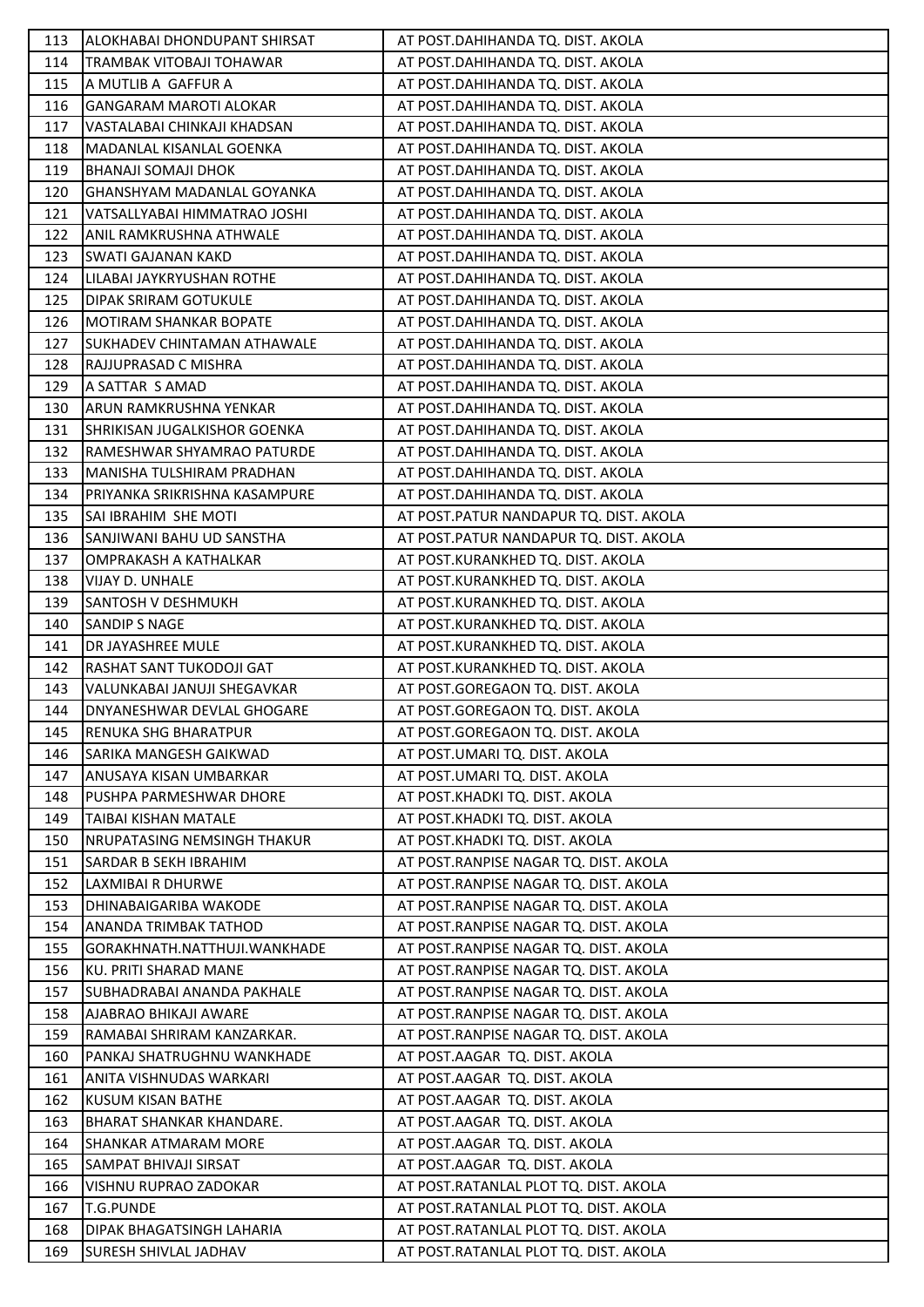| 170        | MANOHARSINGH BANKATSINGH THA                            | AT POST.RATANLAL PLOT TQ. DIST. AKOLA                                                                |
|------------|---------------------------------------------------------|------------------------------------------------------------------------------------------------------|
| 171        | JAGDEV TULSHIRAM DHORE                                  | AT POST.BARSHITAKLI TQ.BARSHITAKLI DIST. AKOLA                                                       |
| 172        | SHUGRABI S NAJAM                                        | AT POST.BARSHITAKLI TQ.BARSHITAKLI DIST. AKOLA                                                       |
| 173        | PRATIBHA UTTANE                                         | AT POST.BARSHITAKLI TQ.BARSHITAKLI DIST. AKOLA                                                       |
| 174        | <b>MANIK VITOBA KALE</b>                                | AT POST.BARSHITAKLI TQ.BARSHITAKLI DIST. AKOLA                                                       |
| 175        | KURSHANA SADASHIV PANDE                                 | AT POST.BARSHITAKLI TQ.BARSHITAKLI DIST. AKOLA                                                       |
| 176        | UDDEBHAN SRUYABHAN INGLE                                | AT POST.BARSHITAKLI TQ.BARSHITAKLI DIST. AKOLA                                                       |
| 177        | ANATA SHANTARAM DHORAE                                  | AT POST.BARSHITAKLI TQ.BARSHITAKLI DIST. AKOLA                                                       |
| 178        | <b>KANTA DILIP RATHOD</b>                               | AT POST.BARSHITAKLI TQ.BARSHITAKLI DIST. AKOLA                                                       |
| 179        | PREMDAS GOPAL PAWAR                                     | AT POST.BARSHITAKLI TQ.BARSHITAKLI DIST. AKOLA                                                       |
| 180        | SHINDUBAI SANTARAM SIRKATE                              | AT POST.BARSHITAKLI TQ.BARSHITAKLI DIST. AKOLA                                                       |
| 181        | FARINA ANJUM S JAMIR                                    | AT POST.BARSHITAKLI TQ.BARSHITAKLI DIST. AKOLA                                                       |
| 182        | AMIN SHAH MEHBOOB SHAH                                  | AT POST.BARSHITAKLI TQ.BARSHITAKLI DIST. AKOLA                                                       |
| 183        | SHYAM GOVINDARAV JOSHI                                  | AT POST.BARSHITAKLI TQ.BARSHITAKLI DIST. AKOLA                                                       |
| 184        | KAUSALYA RAMESH TARALE                                  | AT POST.BARSHITAKLI TQ.BARSHITAKLI DIST. AKOLA                                                       |
| 185        | RAMABAI AMBEDKAR SW.SAH.BA.GAT                          | AT POST.BARSHITAKLI TQ.BARSHITAKLI DIST. AKOLA                                                       |
| 186        | NIYOJIT VANRAYEE AYODHYOGIK MA                          | AT POST.BARSHITAKLI TQ.BARSHITAKLI DIST. AKOLA                                                       |
| 187        | GARIB NAWAZMAYNOROTI EGU .WELF                          | AT POST.PINJAR TQ.BARSHITAKLI DIST. AKOLA                                                            |
| 188        | KANIRAM JODHA                                           | AT POST.PINJAR TQ.BARSHITAKLI DIST. AKOLA                                                            |
| 189        | DEVKABAI MAHADEV THAK                                   | AT POST.PINJAR TQ.BARSHITAKLI DIST. AKOLA                                                            |
| 190        | S.HAFIJ S.MAHEBOOB                                      | AT POST.PINJAR TQ.BARSHITAKLI DIST. AKOLA                                                            |
| 191        | SHANTABAI SITARAM PRADHAN                               | AT POST.PINJAR TQ.BARSHITAKLI DIST. AKOLA                                                            |
| 192        | KALABAI PANDURANG INGOLE                                | AT POST.PINJAR TQ.BARSHITAKLI DIST. AKOLA                                                            |
| 193        | KAUSALYABAI BALIRAM JANONKAR                            | AT POST.MAHAN TQ.BARSHITAKLI DIST. AKOLA                                                             |
| 194        | VISHWANATH P. DAKHORE                                   | AT POST.MAHAN TQ.BARSHITAKLI DIST. AKOLA                                                             |
| 195        | S. LIYAKAT ALI S. YASIN                                 | AT POST.MAHAN TQ.BARSHITAKLI DIST. AKOLA                                                             |
| 196        | UMESH PANDURANG ZALAKE                                  | AT POST.MAHAN TQ.BARSHITAKLI DIST. AKOLA                                                             |
| 197        | S D RATHOD                                              | AT POST.MAHAN TQ.BARSHITAKLI DIST. AKOLA                                                             |
| 198        | AYSHA MAJUR KAMGAR S S                                  | AT POST.MAHAN TQ.BARSHITAKLI DIST. AKOLA                                                             |
| 199        | <b>SRIRAM GANPAT DHORE</b>                              | AT POST.KANHERI SARAP TQ.BARSHITAKLI DIST. AKOLA                                                     |
| 200        | DHYNDEV T DHORE                                         | AT POST.KANHERI SARAP TQ.BARSHITAKLI DIST. AKOLA                                                     |
| 201        | VAMAN B KHANDARE                                        | AT POST.KANHERI SARAP TQ.BARSHITAKLI DIST. AKOLA                                                     |
| 202        | <b>DINKAR M KHAMBALKAR</b>                              | AT POST.KANHERI SARAP TQ.BARSHITAKLI DIST. AKOLA                                                     |
| 203        | <b>ASHA M THAKRE</b>                                    | AT POST.KANHERI SARAP TO.BARSHITAKLI DIST. AKOLA                                                     |
| 204        | <b>KISHOR M GAWLI</b>                                   | AT POST.KANHERI SARAP TQ.BARSHITAKLI DIST. AKOLA                                                     |
| 205        | <b>VASUDEV NAMDEV KAKAD</b>                             | AT POST.KANHERI SARAP TQ.BARSHITAKLI DIST. AKOLA                                                     |
| 206        | <b>GULAB MOTIRAM DHORE</b>                              | AT POST.KANHERI SARAP TQ.BARSHITAKLI DIST. AKOLA                                                     |
| 207        | <b>GITABAI MAHADEV THAKARE</b>                          | AT POST.KANHERI SARAP TQ.BARSHITAKLI DIST. AKOLA                                                     |
| 208        | <b>MOHAN BALIRAM MHAISANE</b>                           | AT POST.KANHERI SARAP TO.BARSHITAKLI DIST. AKOLA                                                     |
| 209        | LAKSHMAN NATTHUJI KAKAD                                 | AT POST.KANHERI SARAP TQ.BARSHITAKLI DIST. AKOLA                                                     |
| 210        | PRAMOD MAROTI MHAISANE<br><b>MOHAN MAHADEV REHPANDE</b> | AT POST.KANHERI SARAP TQ.BARSHITAKLI DIST. AKOLA<br>AT POST.KANHERI SARAP TQ.BARSHITAKLI DIST. AKOLA |
| 211<br>212 | AJAY MOHANRAO REHPANDE                                  | AT POST.KANHERI SARAP TQ.BARSHITAKLI DIST. AKOLA                                                     |
| 213        | RAMDAS PUNDLIK BHUYAR                                   | AT POST.KANHERI SARAP TQ.BARSHITAKLI DIST. AKOLA                                                     |
| 214        | DIGAMBAR PRALHAD PAWAR                                  | AT POST.KANHERI SARAP TQ.BARSHITAKLI DIST. AKOLA                                                     |
| 215        | RAMAI MAHILA BACHAT GAT                                 | AT POST.KANHERI SARAP TQ.BARSHITAKLI DIST. AKOLA                                                     |
| 216        | JAGESHWAR SHETKARI SHG                                  | AT POST.KANHERI SARAP TQ.BARSHITAKLI DIST. AKOLA                                                     |
| 217        | <b>BEBIBAI KASHIRAM JADHO</b>                           | AT POST.DHABA TQ.BARSHITAKLI DIST. AKOLA                                                             |
| 218        | WASUDEVO JAGATRAO GAWANDE                               | AT POST.AKOT MAIN TQ.AKOT DIST. AKOLA                                                                |
| 219        | RAMKRUSHNA SANPAT RAJURKAR                              | AT POST.AKOT MAIN TQ.AKOT DIST. AKOLA                                                                |
| 220        | BALKRUSHNA GANPAT GHAYADE                               | AT POST.AKOT MAIN TQ.AKOT DIST. AKOLA                                                                |
| 221        | HALIMABI NAJAKTKHA                                      | AT POST.AKOT MAIN TQ.AKOT DIST. AKOLA                                                                |
| 222        | SHE.KALU SHE.MOHIDDIN                                   | AT POST.AKOT MAIN TO.AKOT DIST. AKOLA                                                                |
| 223        | <b>HAFINABE SHOKAT ALI</b>                              | AT POST.AKOT MAIN TQ.AKOT DIST. AKOLA                                                                |
| 224        | <b>MANOHAR SHRAWAN GAYADHAR</b>                         | AT POST.AKOT MAIN TQ.AKOT DIST. AKOLA                                                                |
| 225        | <b>GAKEAA SULATAN GAFFULA KHA</b>                       | AT POST.AKOT MAIN TQ.AKOT DIST. AKOLA                                                                |
| 226        | SANJAY RAMKRUSHNA MOHOKAR                               | AT POST. AKOT MAIN TQ. AKOT DIST. AKOLA                                                              |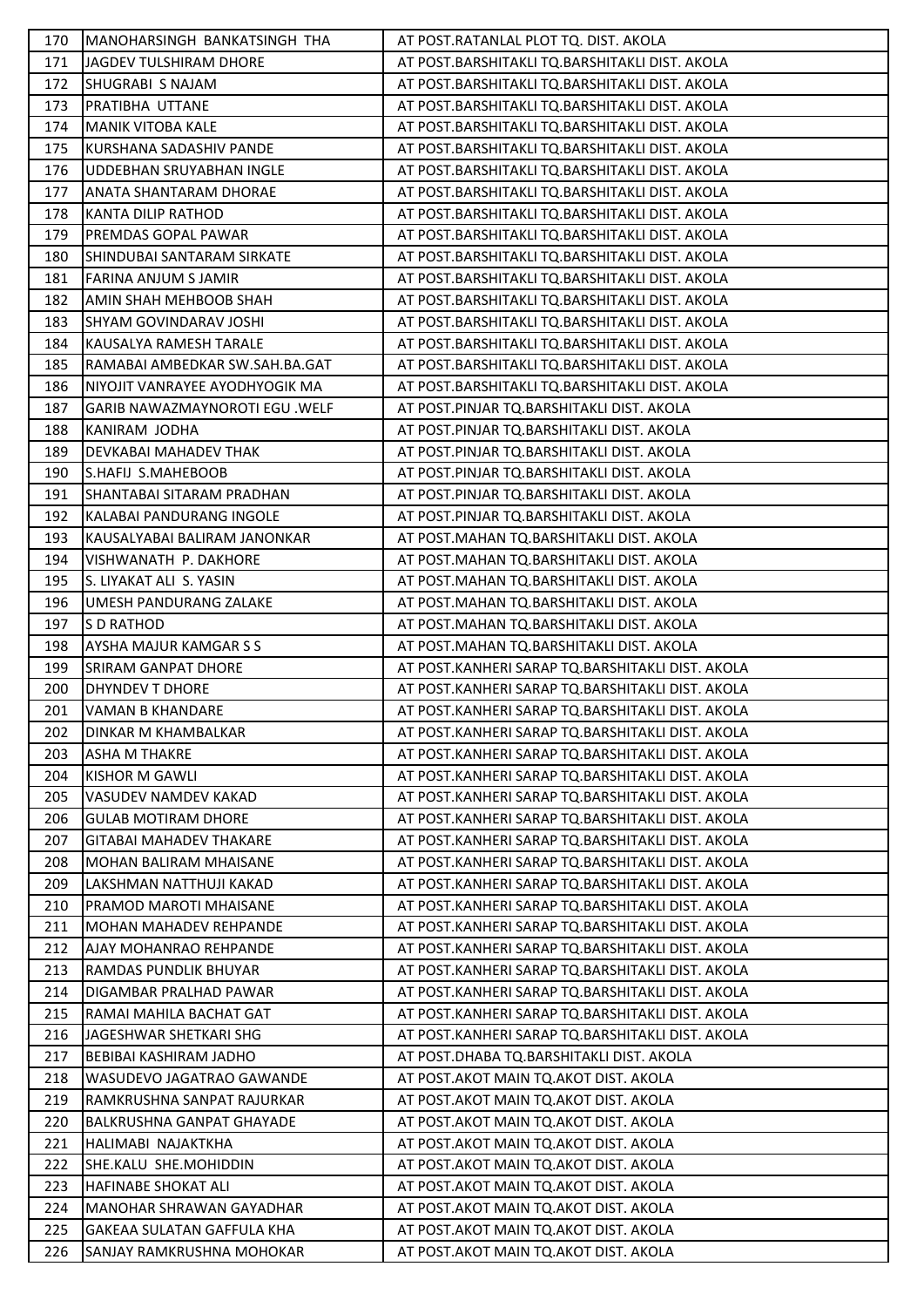| 227        | <b>SARDAR DEVLALJI SURATNE</b>                            | AT POST.AKOT MAIN TQ.AKOT DIST. AKOLA                                                    |
|------------|-----------------------------------------------------------|------------------------------------------------------------------------------------------|
| 228        | <b>GAJANAN DIGAMBAR MENDHE</b>                            | AT POST.AKOT MAIN TQ.AKOT DIST. AKOLA                                                    |
| 229        | MOHAN SHRIRAM AWANDKAR                                    | AT POST.AKOT MAIN TQ.AKOT DIST. AKOLA                                                    |
| 230        | RAMKRUSHNA PUNJAJI MAHTRE                                 | AT POST.AKOT MAIN TQ.AKOT DIST. AKOLA                                                    |
| 231        | NAMDAV JAYDAV GHARE                                       | AT POST. AKOT MAIN TO. AKOT DIST. AKOLA                                                  |
| 232        | <b>SUBASH VISWANATH WADATHKAR</b>                         | AT POST.AKOT MAIN TQ.AKOT DIST. AKOLA                                                    |
| 233        | HARISHCHANDRA PANDURANG GEBAD                             | AT POST.AKOT MAIN TQ.AKOT DIST. AKOLA                                                    |
| 234        | <b>MANOHAR VAJIR BARE</b>                                 | AT POST. AKOT MAIN TO. AKOT DIST. AKOLA                                                  |
| 235        | <b>VENUTAI DEVIDAS MAHALE</b>                             | AT POST.AKOT MAIN TQ.AKOT DIST. AKOLA                                                    |
| 236        | <b>SUNANDA ASHOK SOLANKE</b>                              | AT POST.AKOT MAIN TQ.AKOT DIST. AKOLA                                                    |
| 237        | ASHOKRAO SHAMRAOJI GAVANDE                                | AT POST.AKOT MAIN TQ.AKOT DIST. AKOLA                                                    |
| 238        | KAMLA DADARAO DHUSEKER                                    | AT POST.AKOT MAIN TQ.AKOT DIST. AKOLA                                                    |
| 239        | GAJANAN MAH. M.B.G. SHAHPUR                               | AT POST.AKOT MAIN TQ.AKOT DIST. AKOLA                                                    |
| 240        | RAMRAO RAMCHANDRA GANGANE                                 | AT POST. AKOT CITY TQ. AKOT DIST. AKOLA                                                  |
| 241        | JYOTIBAI DAMODAR WANKHADE                                 | AT POST. AKOT CITY TO. AKOT DIST. AKOLA                                                  |
| 242        | LAXMAN GANAGARAM ASAVAR                                   | AT POST. AKOT CITY TQ. AKOT DIST. AKOLA                                                  |
| 243        | <b>MAHENDRA MANOHAR MARDANE</b>                           | AT POST. AKOT CITY TQ. AKOT DIST. AKOLA                                                  |
| 244        | N S BALASAHEB AMBEDKAR KUKUTPA                            | AT POST.AKOT CITY TQ.AKOT DIST. AKOLA                                                    |
| 245        | <b>GOVIND G RAJPUT</b>                                    | AT POST. AKOT NARSHING MANDIR TQ. AKOT DIST. AKOLA                                       |
| 246        | SHARAD VISHWASRAO MAHALE                                  | AT POST. AKOT NARSHING MANDIR TQ. AKOT DIST. AKOLA                                       |
| 247        | HARICHAND CHUNILAL KAHAR                                  | AT POST.AKOT NARSHING MANDIR TQ.AKOT DIST. AKOLA                                         |
| 248        | NITIN SHRIDHAR WANE                                       | AT POST. AKOT NARSHING MANDIR TQ. AKOT DIST. AKOLA                                       |
| 249        | SANTOSH SHANKAR CHANDAN                                   | AT POST. AKOT NARSHING MANDIR TQ. AKOT DIST. AKOLA                                       |
| 250        | HARIBHAU SITARAM WAGHADE                                  | AT POST.AKOT NARSHING MANDIR TQ.AKOT DIST. AKOLA                                         |
| 251        | PRVIN JAYRAM MAKODEA                                      | AT POST. AKOT NARSHING MANDIR TQ. AKOT DIST. AKOLA                                       |
| 252        | SHITAL DIVAKAR INGLE                                      | AT POST. AKOT NARSHING MANDIR TQ. AKOT DIST. AKOLA                                       |
| 253        | MILID RAMESH ASAVAR                                       | AT POST. AKOT NARSHING MANDIR TQ. AKOT DIST. AKOLA                                       |
| 254        | JAYSHRI JAGATCHNDR HADOLE                                 | AT POST. AKOT NARSHING MANDIR TQ. AKOT DIST. AKOLA                                       |
| 255        | RUPALI BHIMRAO GAYKAWAAD                                  | AT POST. AKOT NARSHING MANDIR TQ. AKOT DIST. AKOLA                                       |
| 256        | <b>GORA BABULA AHIR</b>                                   | AT POST.AKOT NARSHING MANDIR TQ.AKOT DIST. AKOLA                                         |
| 257        | DIGAMBAR GULABRAO DHAGEKAR                                | AT POST. AKOT NARSHING MANDIR TQ. AKOT DIST. AKOLA                                       |
| 258        | RAMRAO NATTUJI DALKE                                      | AT POST. AKOT NARSHING MANDIR TQ. AKOT DIST. AKOLA                                       |
| 259        | <b>PRAFUL NANAJI SHEGOKAR</b>                             | AT POST.AKOT NARSHING MANDIR TQ.AKOT DIST. AKOLA                                         |
| 260        | HEMANT SUDHAKAR BAHADUR                                   | AT POST. AKOT NARSHING MANDIR TO. AKOT DIST. AKOLA                                       |
| 261        | PARASRAM TULSHIRAM REKHATE                                | AT POST. AKOT NARSHING MANDIR TQ. AKOT DIST. AKOLA                                       |
| 262        | ISHYAM SHIVRAM TELAGOTI                                   | AT POST. AKOT NARSHING MANDIR TO. AKOT DIST. AKOLA                                       |
| 263        | GAJARAJ S R S S S M AKOT                                  | AT POST. AKOT NARSHING MANDIR TO. AKOT DIST. AKOLA                                       |
| 264        | SHAMRAO RAMCHANDRA GAWANDE                                | AT POST.SAVARA TQ.AKOT DIST. AKOLA                                                       |
| 265        | SUSHILA VISHNUPANT JADHAV                                 | AT POST.RAUNDALA TO.AKOT DIST. AKOLA                                                     |
| 266        | <b>ASHOK BALIRAM SARDAR</b>                               | AT POST.RAUNDALA TO.AKOT DIST. AKOLA                                                     |
| 267        | SHRIRAM MAHADEO CHINCHOLKAR                               | AT POST. CHOHOTTA BAZARTQ. AKOT DIST. AKOLA                                              |
| 268        | <b>GOVARDHAN SHANKAR BAGADE</b>                           | AT POST. CHOHOTTA BAZARTQ.AKOT DIST. AKOLA                                               |
| 269        | PANDURANG DOMBAJI KAKDE                                   | AT POST. CHOHOTTA BAZARTQ.AKOT DIST. AKOLA                                               |
| 270        | SUNANDA NILKANTH BHAGEWAR                                 | AT POST. CHOHOTTA BAZARTQ. AKOT DIST. AKOLA                                              |
| 271        | VIJAYSINGH SHANKARSINGH SOLA                              | AT POST. CHOHOTTA BAZARTQ. AKOT DIST. AKOLA                                              |
| 272        | MATHURA LAXMAN RAMCHAVRE                                  | AT POST. CHOHOTTA BAZARTQ.AKOT DIST. AKOLA                                               |
| 273        | SANGITA VIJAY TATAR                                       | AT POST. CHOHOTTA BAZARTQ. AKOT DIST. AKOLA                                              |
| 274        | ARBAJ SH LATIIF SH APK LATIF S                            | AT POST. CHOHOTTA BAZARTQ. AKOT DIST. AKOLA                                              |
| 275<br>276 | RAMABAI BACHAT GAT                                        | AT POST. CHOHOTTA BAZARTQ.AKOT DIST. AKOLA                                               |
| 277        | SHIV CHA. SHE.B.G. KINKHED<br>GAJA.MAH.SWA. SAH B.G. CHO. | AT POST. CHOHOTTA BAZARTQ.AKOT DIST. AKOLA<br>AT POST. CHOHOTTA BAZARTQ.AKOT DIST. AKOLA |
| 278        | SATTARSHA NABISHA                                         | AT POST. WARUL JAULKA TQ.AKOT DIST. AKOLA                                                |
| 279        | <b>SHARAD MUGUTRAO PAVITRAKAR</b>                         | AT POST. WARUL JAULKA TQ.AKOT DIST. AKOLA                                                |
| 280        | PRALHAD JAGADEO TAYADE                                    | AT POST. WARUL JAULKA TQ.AKOT DIST. AKOLA                                                |
| 281        | VIMALBAI GULABRAO WANKHADE                                | AT POST. WARUL JAULKA TQ.AKOT DIST. AKOLA                                                |
| 282        | SSA MPSP VDO PRI SCH AMBODA                               | AT POST. AKOLKHED TQ.AKOT DIST. AKOLA                                                    |
| 283        | <b>GOVIND NAMDEV NICHAL</b>                               | AT POST. AKOLKHED TQ.AKOT DIST. AKOLA                                                    |
|            |                                                           |                                                                                          |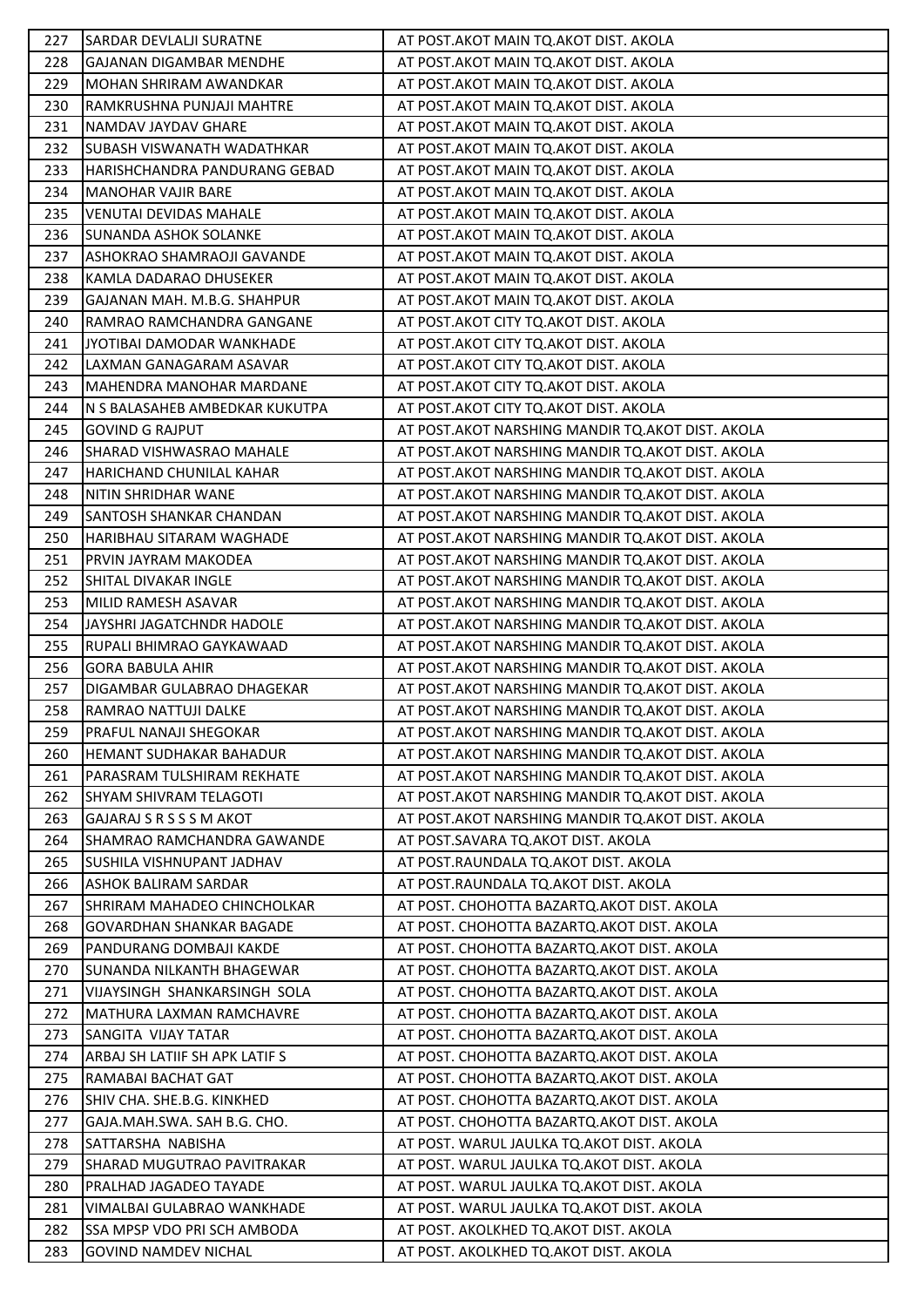| 284        | NARAYAN JAYRAM WADE                                        | AT POST. AKOLKHED TQ.AKOT DIST. AKOLA                                            |
|------------|------------------------------------------------------------|----------------------------------------------------------------------------------|
| 285        | <b>SAHEB WAMAN GITE</b>                                    | AT POST. AKOLKHED TQ.AKOT DIST. AKOLA                                            |
| 286        | <b>PRAMILA ARUN METKAR</b>                                 | AT POST. AKOLKHED TQ.AKOT DIST. AKOLA                                            |
| 287        | MAHESH JANRAO KOMTI                                        | AT POST. AKOLKHED TQ.AKOT DIST. AKOLA                                            |
| 288        | <b>REKHA BHALU ADHTWLE</b>                                 | AT POST. AKOLKHED TQ.AKOT DIST. AKOLA                                            |
| 289        | DARKABAI GULAB PRADHAN                                     | AT POST.MUNDGAON TQ.AKOT DIST. AKOLA                                             |
| 290        | JANRAO JAYARAM SHEGOKAR                                    | AT POST.MUNDGAON TQ.AKOT DIST. AKOLA                                             |
| 291        | HM ZP GIRLS SCHOOL MUNDGAON                                | AT POST.MUNDGAON TQ.AKOT DIST. AKOLA                                             |
| 292        | PURSHOTTAM PUNDLIK TAYADE                                  | AT POST.TELHARA MAIN TQ.TELHARA DIST. AKOLA                                      |
| 293        | RAMBHAU SHAMRAO DHAGE                                      | AT POST. TELHARA MAIN TO. TELHARA DIST. AKOLA                                    |
| 294        | SHRIKRUSHNA MAHADEO MALTHANKAR                             | AT POST.TELHARA MAIN TQ.TELHARA DIST. AKOLA                                      |
| 295        | <b>SHALIGRAM PANDURANG DHARME</b>                          | AT POST.TELHARA MAIN TQ.TELHARA DIST. AKOLA                                      |
| 296        | KOKILA ABHIMANYU JAWANJAL                                  | AT POST.TELHARA MAIN TQ.TELHARA DIST. AKOLA                                      |
| 297        | SATISH SHTRUGHNA BHOJANE                                   | AT POST.TELHARA MAIN TQ.TELHARA DIST. AKOLA                                      |
| 298        | KOKILA YASHWANT TAYADE                                     | AT POST.TELHARA MAIN TQ.TELHARA DIST. AKOLA                                      |
| 299        | GAJANAN DNYANDERAO SAPKAL                                  | AT POST.TELHARA MAIN TQ.TELHARA DIST. AKOLA                                      |
| 300        | YOGASH PUROSHATAM TAYADE                                   | AT POST.TELHARA MAIN TQ.TELHARA DIST. AKOLA                                      |
| 301        | ISANGITA JAYAVANTRAO GAWANDE                               | AT POST.TELHARA MAIN TQ.TELHARA DIST. AKOLA                                      |
| 302        | JAGDISH MAHADEO MANKAR                                     | AT POST.TELHARA MAIN TQ.TELHARA DIST. AKOLA                                      |
| 303        | <b>AMOL DINKAR SURALKAR</b>                                | AT POST.TELHARA MAIN TQ.TELHARA DIST. AKOLA                                      |
| 304        | <b>SHANKAR NARYAN MANKAR</b>                               | AT POST.HIWARKHED TQ.TELHARA DIST. AKOLA                                         |
| 305        | MUNAFBI SHAKE HANIF                                        | AT POST.HIWARKHED TQ.TELHARA DIST. AKOLA                                         |
| 306        | MAHADEV J KORDE                                            | AT POST.HIWARKHED TQ.TELHARA DIST. AKOLA                                         |
| 307        | MAYA TRYAMBAK NALINDE                                      | AT POST.HIWARKHED TQ.TELHARA DIST. AKOLA                                         |
| 308        | SANDIIP VITHALRAO GAWANDE                                  | AT POST.HIWARKHED TQ.TELHARA DIST. AKOLA                                         |
| 309        | JAYASHRI DILIP BAND                                        | AT POST.HIWARKHED TQ.TELHARA DIST. AKOLA                                         |
| 310        | AAPKAMODDIN IKRAMODDIN                                     | AT POST.HIWARKHED TQ.TELHARA DIST. AKOLA                                         |
| 311        | SUBHDRABAI SAKHARAM THAKRE                                 | AT POST.HIWARKHED TQ.TELHARA DIST. AKOLA                                         |
| 312        | WANMALA VASUDAV EANGALE                                    | AT POST.HIWARKHED TQ.TELHARA DIST. AKOLA                                         |
| 313        | PRAMILA GANESH PANCHANG                                    | AT POST.HIWARKHED TQ.TELHARA DIST. AKOLA                                         |
| 314        | <b>SACHIN GAJANAN KORADE</b>                               | AT POST.HIWARKHED TQ.TELHARA DIST. AKOLA                                         |
| 315        | WASUDEO RAMKRUSHANA PUNDE                                  | AT POST.HIWARKHED TQ.TELHARA DIST. AKOLA                                         |
| 316        | <b>BISARAM RAJARAM GAWATEA</b>                             | AT POST.HIWARKHED TQ.TELHARA DIST. AKOLA                                         |
| 317        | <b>DURGA TRAMBAK TAYDE</b>                                 | AT POST.HIWARKHED TQ.TELHARA DIST. AKOLA                                         |
| 318        | IPRADNYASHIL SA B GAT H KHED                               | AT POST.HIWARKHED TQ.TELHARA DIST. AKOLA                                         |
| 319        | MAHADEO PUNDLIK RAUT                                       | AT POST.DANAPUR TQ.TELHARA DIST. AKOLA                                           |
| 320        | INIRGUNA SHESHRAO WANKAHDE                                 | AT POST.DANAPUR TQ.TELHARA DIST. AKOLA                                           |
| 321        | YASHODA GULAB AMRAVATE                                     | AT POST.DANAPUR TQ.TELHARA DIST. AKOLA                                           |
| 322        | RAJARAM KISAN BAVANE                                       | AT POST.DANAPUR TQ.TELHARA DIST. AKOLA                                           |
| 323        | VINAYAK KISAN TEKADE                                       | AT POST.PATHARDI TQ.TELHARA DIST. AKOLA                                          |
| 324        | RAMESH SHEVKARAM KALE                                      | AT POST.PATHARDI TQ.TELHARA DIST. AKOLA                                          |
| 325        | RAMA K NAVKAR                                              | AT POST.PATHARDI TQ.TELHARA DIST. AKOLA                                          |
| 326        | VIMAL VILASH BALAPURE                                      | AT POST.PATHARDI TQ.TELHARA DIST. AKOLA                                          |
| 327        | NIRANJANA RAMDAS INGLE                                     | AT POST.BELKHED TQ.TELHARA DIST. AKOLA                                           |
| 328        | Z P KENDRA SCH BELKHED                                     | AT POST.BELKHED TQ.TELHARA DIST. AKOLA                                           |
| 329        | <b>SUDAM BUDHAJI TAYADE</b>                                | AT POST.AADSUL TQ.TELHARA DIST. AKOLA                                            |
| 330        | CHANDRAPRABHA UTTAM KHANDERAO                              | AT POST.ADAGAON BUJRUK TQ.TELHARA DIST. AKOLA                                    |
| 331        | <b>SURESH WAMAN BHOKSADAR</b>                              | AT POST.ADAGAON BUJRUK TQ.TELHARA DIST. AKOLA                                    |
| 332<br>333 | <b>GU ABBAS GU YASHIN</b><br>NANDOKISHOR DAMODAR PANCHBHAI | AT POST.BALAPUR TQ.BALAPUR DIST. AKOLA<br>AT POST.BALAPUR TQ.BALAPUR DIST. AKOLA |
| 334        | RUBEEHA NASAREEN J ABEREEN                                 | AT POST.BALAPUR TQ.BALAPUR DIST. AKOLA                                           |
| 335        | SHITAL KASHIRAM JUMALE                                     | AT POST.BALAPUR TQ.BALAPUR DIST. AKOLA                                           |
| 336        | ISHANTABAI MAHADEORAO DHANOKAR                             | AT POST. BALAPUR TO. BALAPUR DIST. AKOLA                                         |
| 337        | BHIKABAI RUPCHANDR KASURKAR                                | AT POST.BALAPUR TQ.BALAPUR DIST. AKOLA                                           |
| 338        | SANDIP MOTILAL RAMOLE                                      | AT POST.BALAPUR TQ.BALAPUR DIST. AKOLA                                           |
| 339        | IMASANYA GRAMIN B SETI PAT PUR                             | AT POST.URAL TQ.BALAPUR DIST. AKOLA                                              |
| 340        | <b>SHRIRAM KISAN KHEDKAR</b>                               | AT POST.URAL TQ.BALAPUR DIST. AKOLA                                              |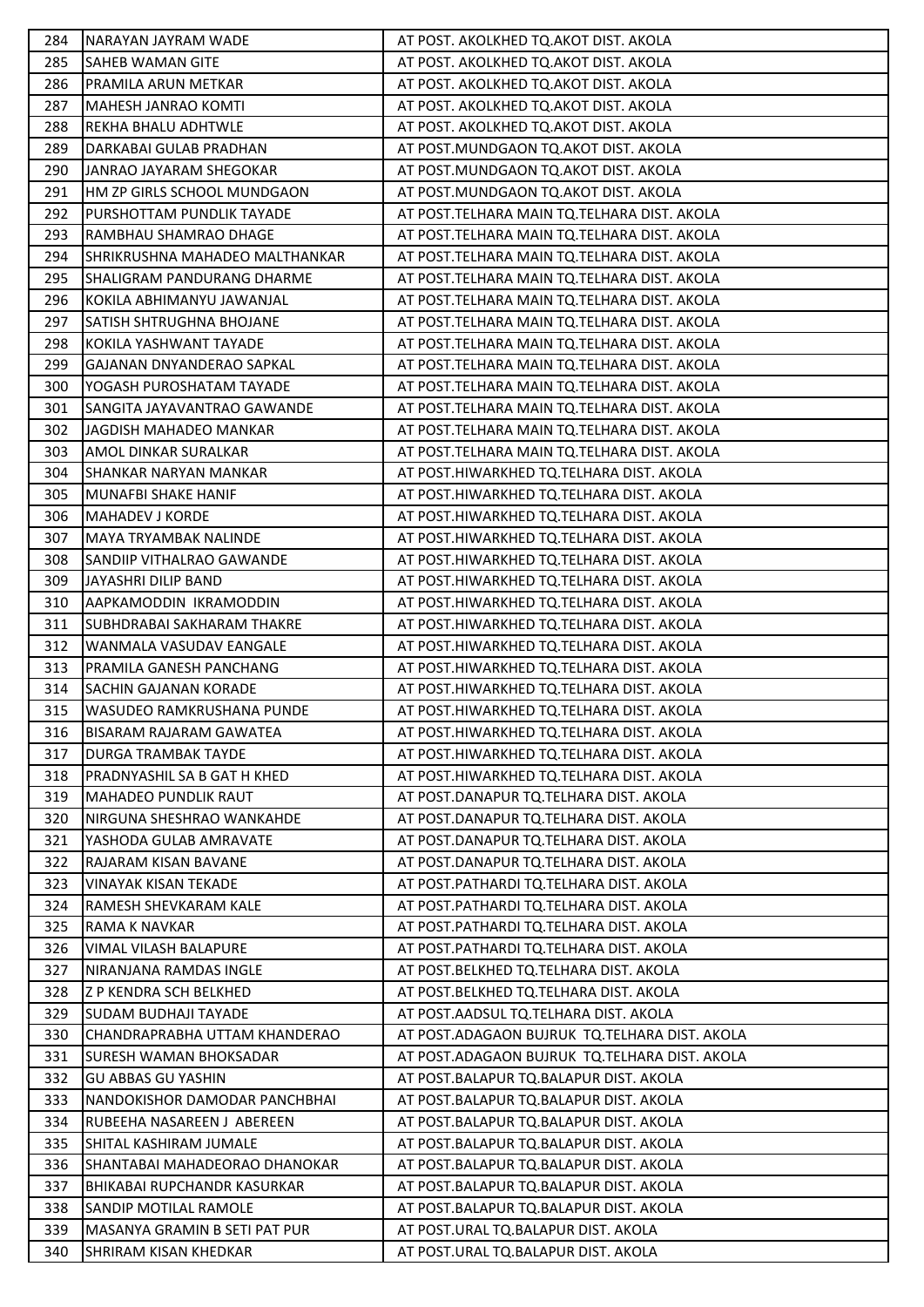| 341 | RAVINDRA SITARAM WANARE          | AT POST.URAL TQ.BALAPUR DIST. AKOLA       |
|-----|----------------------------------|-------------------------------------------|
| 342 | RAMAI SWA SAH SAMUH              | AT POST.URAL TQ.BALAPUR DIST. AKOLA       |
| 343 | SK MUSTAFA RASUL SK              | AT POST. WADEGAON TO. BALAPUR DIST. AKOLA |
| 344 | CHARUSHILA GOWARDHAN DONGARE     | AT POST. WADEGAON TO. BALAPUR DIST. AKOLA |
| 345 | SHRIKRUSHNA ARJUN BAWASKAR       | AT POST. WADEGAON TO. BALAPUR DIST. AKOLA |
| 346 | LAXMI DAYARAM BHARSAKALE         | AT POST. WADEGAON TO. BALAPUR DIST. AKOLA |
| 347 | VANDANA VIJAY GORE               | AT POST. WADEGAON TO. BALAPUR DIST. AKOLA |
| 348 | SAKAWAT PANDHARI PATOND          | AT POST. WADEGAON TO. BALAPUR DIST. AKOLA |
| 349 | INDIRA GANDHI MAHILA BACHAT GA   | AT POST. WADEGAON TO. BALAPUR DIST. AKOLA |
| 350 | <b>G M MANEKAR</b>               | AT POST.NIMBA TQ.BALAPUR DIST. AKOLA      |
| 351 | <b>BHASKAR RAMCHANDRA WAKDE</b>  | AT POST.NIMBA TQ.BALAPUR DIST. AKOLA      |
| 352 | VASUDEVPURI GURU KAPILMUNI       | AT POST.NIMBA TQ.BALAPUR DIST. AKOLA      |
| 353 | SANDIP GOPAL LOKHANDE            | AT POST.NIMBA TQ.BALAPUR DIST. AKOLA      |
| 354 | JIVAN SADASHIV WANKHADE          | AT POST.NIMBA TQ.BALAPUR DIST. AKOLA      |
| 355 | DIPAK RAMRAO AVCHAR              | AT POST.NIMBA TQ.BALAPUR DIST. AKOLA      |
| 356 | TULASHIRAMJI JAYRAMJI KAKAD      | AT POST.NIMBA TQ.BALAPUR DIST. AKOLA      |
| 357 | SINDHUTAI MOTIRAM VARHADE        | AT POST.NIMBA TQ.BALAPUR DIST. AKOLA      |
| 358 | AHILYABAI H S BCG NIMBA          | AT POST.NIMBA TQ.BALAPUR DIST. AKOLA      |
| 359 | SUCHITRA SHARDCHANDR GADGIL      | AT POST.PARAS TQ.BALAPUR DIST. AKOLA      |
| 360 | SUNITA DINKAR KHARAT             | AT POST.PARAS TQ.BALAPUR DIST. AKOLA      |
| 361 | GIRJABAI KASHIRAM KHANDARE       | AT POST.PARAS TQ.BALAPUR DIST. AKOLA      |
| 362 | DADASAHEB BAPURAO JANGLE         | AT POST.PARAS TQ.BALAPUR DIST. AKOLA      |
| 363 | <b>MAHADEO KISAN KHANDARE</b>    | AT POST.PARAS TQ.BALAPUR DIST. AKOLA      |
| 364 | <b>MANISH RAMESH KOLHE</b>       | AT POST.PARAS TQ.BALAPUR DIST. AKOLA      |
| 365 | UDEBHAN SHIVRAM DANDGE           | AT POST.PARAS TQ.BALAPUR DIST. AKOLA      |
| 366 | VANDANA UMESH SONARE             | AT POST.PARAS TQ.BALAPUR DIST. AKOLA      |
| 367 | ASHOK CHINASWAMI                 | AT POST.PARAS TQ.BALAPUR DIST. AKOLA      |
| 368 | SANGITA GAJANAN DARMODE          | AT POST.PARAS TQ.BALAPUR DIST. AKOLA      |
| 369 | KHURNILA S.LATIF                 | AT POST.PARAS TQ.BALAPUR DIST. AKOLA      |
| 370 | <b>SHANKAR GOVINDRAO VAIRALE</b> | AT POST.HATRUN TQ.BALAPUR DIST. AKOLA     |
| 371 | MADURI PURUSHOTAM VAIRALE        | AT POST.HATRUN TQ.BALAPUR DIST. AKOLA     |
| 372 | ANURADHA SHRIRSHAN HEROLE        | AT POST.HATRUN TQ.BALAPUR DIST. AKOLA     |
| 373 | <b>SURESH SHRAWAN CHOPDE</b>     | AT POST. VYALA TQ. BALAPUR DIST. AKOLA    |
| 374 | JYOTI DNYANESHWAR HIVARKAR       | AT POST. VYALA TQ. BALAPUR DIST. AKOLA    |
| 375 | <b>ASHTAVINAYAK B GAT V PETH</b> | AT POST. VYALA TQ. BALAPUR DIST. AKOLA    |
| 376 | <b>SUNIL PRALHAD AWATE</b>       | AT POST.PATUR TQ.PATUR DIST. AKOLA        |
| 377 | <b>WASUDEO SONAJI PATIL</b>      | AT POST.PATUR TQ.PATUR DIST. AKOLA        |
| 378 | SHE RASHID SHE CHAND             | AT POST.PATUR TQ.PATUR DIST. AKOLA        |
| 379 | SANTOSH BHIKAJI DEVKAR           | AT POST. PATUR TO. PATUR DIST. AKOLA      |
| 380 | <b>AMBADAS BHURAJI YELKAR</b>    | AT POST.PATUR TQ.PATUR DIST. AKOLA        |
| 381 | PARVATHABAI RAMCHADER RATHOD     | AT POST.PATUR TQ.PATUR DIST. AKOLA        |
| 382 | KU. SALEHA TABSSUM MOD.MUSFAK    | AT POST.PATUR TQ.PATUR DIST. AKOLA        |
| 383 | SK. RAJJAQ SK. KHAIRATI          | AT POST.PATUR TQ.PATUR DIST. AKOLA        |
| 384 | MOHD MAZHAR QUAZI QUAZI GAZANF   | AT POST.PATUR TQ.PATUR DIST. AKOLA        |
| 385 | SHRI. GAJANAN MAHARAJ MAHILA B   | AT POST.CHANNI TQ.PATUR DIST. AKOLA       |
| 386 | <b>MOHANGIR KISANGIR GIRI</b>    | AT POST.CHANNI TQ.PATUR DIST. AKOLA       |
| 387 | PANADURANG KISAN BUDHE           | AT POST.CHANNI TQ.PATUR DIST. AKOLA       |
| 388 | <b>ANIL RAMDAS KHOND</b>         | AT POST.CHANNI TQ.PATUR DIST. AKOLA       |
| 389 | RAVINDRA S WANDE APK SUNIL P W   | AT POST.CHANNI TQ.PATUR DIST. AKOLA       |
| 390 | A RAHEMAN A RAB                  | AT POST.CHANNI TQ.PATUR DIST. AKOLA       |
| 391 | <b>ASHOK NARAYAN KARVATE</b>     | AT POST.CHANNI TQ.PATUR DIST. AKOLA       |
| 392 | <b>VINAYAK BOCHARE</b>           | AT POST.ALEGAON TQ.PATUR DIST. AKOLA      |
| 393 | <b>SUNITA GAJANAN SADAR</b>      | AT POST.ALEGAON TO.PATUR DIST. AKOLA      |
| 394 | HUSNA AJAJ SHE NAVAB             | AT POST.ALEGAON TQ.PATUR DIST. AKOLA      |
| 395 | <b>BALU S WANKHDE</b>            | AT POST.ALEGAON TQ.PATUR DIST. AKOLA      |
| 396 | VISHWANATH L GAIKWAD             | AT POST.ALEGAON TQ.PATUR DIST. AKOLA      |
| 397 | YASHWANT U SAVDEKAR              | AT POST.ALEGAON TQ.PATUR DIST. AKOLA      |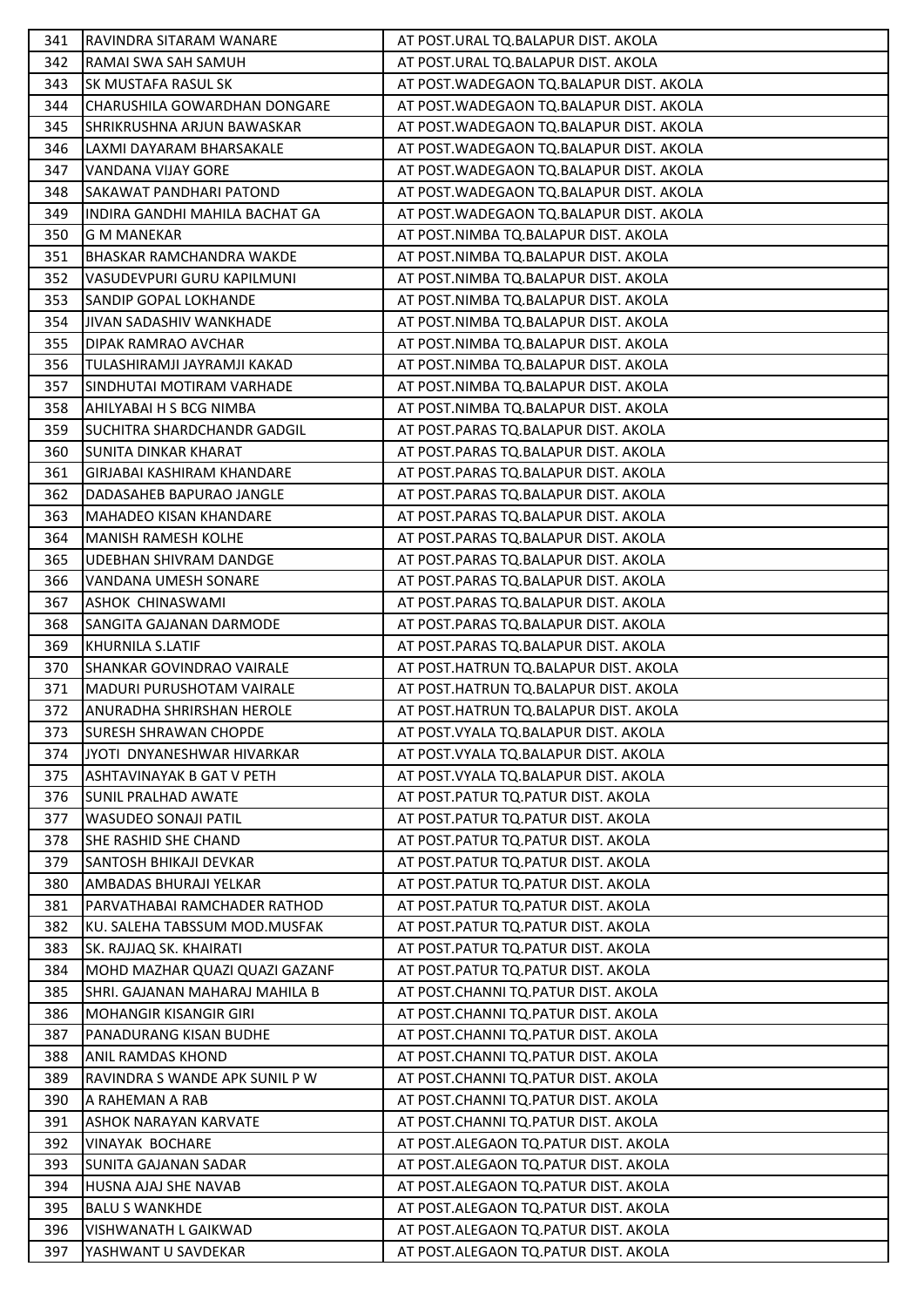| 398 | <b>SANYUKT VANRAKSHAK SAM NAVE</b> | AT POST.ALEGAON TO.PATUR DIST. AKOLA                       |
|-----|------------------------------------|------------------------------------------------------------|
| 399 | <b>INDHIRA GANDHI GAT</b>          | AT POST.ALEGAON TQ.PATUR DIST. AKOLA                       |
| 400 | <b>MOHAN M MANE</b>                | AT POST. VIWARA BHABULGAON TO. PATUR DIST. AKOLA           |
| 401 | VAID ADHI PRI ARO KEN SASTI        | AT POST.SASTI TQ.PATUR DIST. AKOLA                         |
| 402 | <b>GOPAL SUDHAKAR GHOGRE</b>       | AT POST.SASTI TQ.PATUR DIST. AKOLA                         |
| 403 | <b>M V SHIKHARE</b>                | AT POST. MURTIZAPUR MAIN TQ. MURTIZAPUR DIST. AKOLA        |
| 404 | <b>ANIL SUKHDEV CHARATE</b>        | AT POST. MURTIZAPUR MAIN TQ. MURTIZAPUR DIST. AKOLA        |
| 405 | MAHADEV YADAVRAO BAYASKAR          | AT POST. MURTIZAPUR MAIN TQ. MURTIZAPUR DIST. AKOLA        |
| 406 | PAWAN JANRAO MADAGE                | AT POST. MURTIZAPUR MAIN TO. MURTIZAPUR DIST. AKOLA        |
| 407 | <b>MADHUKAR DATUJI MUDE</b>        | AT POST. MURTIZAPUR MAIN TQ. MURTIZAPUR DIST. AKOLA        |
| 408 | <b>DEVIDAS KURSNAJI SARODE</b>     | AT POST. MURTIZAPUR MAIN TO. MURTIZAPUR DIST. AKOLA        |
| 409 | <b>SUDAM RAMCHANDR HARIP</b>       | AT POST. MURTIZAPUR MAIN TQ. MURTIZAPUR DIST. AKOLA        |
| 410 | <b>PRATIBHABAI SUNJAY SULE</b>     | AT POST. MURTIZAPUR MAIN TQ. MURTIZAPUR DIST. AKOLA        |
| 411 | RAMESH UTTAMRAO TLOKAR             | AT POST. MURTIZAPUR MAIN TO. MURTIZAPUR DIST. AKOLA        |
| 412 | <b>HARSHA SHAMRAO RAUT</b>         | AT POST. MURTIZAPUR MAIN TQ. MURTIZAPUR DIST. AKOLA        |
| 413 | BEBITAI SHREEDHAR WANKHADE         | AT POST. MURTIZAPUR MAIN TQ. MURTIZAPUR DIST. AKOLA        |
| 414 | KIRAN PRAKASH AOLAMBE              | AT POST. MURTIZAPUR MAIN TO. MURTIZAPUR DIST. AKOLA        |
| 415 | SSA & MPSP DAHATONDA               | AT POST. MURTIZAPUR MAIN TQ. MURTIZAPUR DIST. AKOLA        |
| 416 | <b>SSA &amp; MURYIZAPUR</b>        | AT POST. MURTIZAPUR MAIN TO. MURTIZAPUR DIST. AKOLA        |
| 417 | SSA & , MPSP MZR                   | AT POST. MURTIZAPUR MAIN TO. MURTIZAPUR DIST. AKOLA        |
| 418 | PANDU.MAHA.MAHI.DUDH UT.S.         | AT POST. MURTIZAPUR MAIN TQ. MURTIZAPUR DIST. AKOLA        |
| 419 | LAXMI NARAYAN DUDH UT. S.          | AT POST. MURTIZAPUR MAIN TQ. MURTIZAPUR DIST. AKOLA        |
| 420 | RUPRAO MAHADEORAO DASHRATHI        | AT POST. MURTIZAPUR MARKET YARD TQ. MURTIZAPUR DIST. AKOLA |
| 421 | NARAYAN JAGATRAM MAHALLE           | AT POST. MURTIZAPUR MARKET YARD TQ. MURTIZAPUR DIST. AKOLA |
| 422 | VASANT RAGHUJI MURAL               | AT POST. MURTIZAPUR MARKET YARD TQ. MURTIZAPUR DIST. AKOLA |
| 423 | RAMA SHIVRAM GAYKWAD               | AT POST. MURTIZAPUR MARKET YARD TQ. MURTIZAPUR DIST. AKOLA |
| 424 | JANRAO SHIVRAM JADHAV              | AT POST. MURTIZAPUR MARKET YARD TQ. MURTIZAPUR DIST. AKOLA |
| 425 | <b>BALIRAM MOTIRAM NANDE</b>       | AT POST. MURTIZAPUR MARKET YARD TQ. MURTIZAPUR DIST. AKOLA |
| 426 | <b>GULBYA BAKYA GHASALE</b>        | AT POST. MURTIZAPUR MARKET YARD TQ. MURTIZAPUR DIST. AKOLA |
| 427 | VISHWANATH DEVRAO KAWARE           | AT POST. MURTIZAPUR MARKET YARD TQ. MURTIZAPUR DIST. AKOLA |
| 428 | <b>GOVINDRAO GULABRO KAWARE</b>    | AT POST. MURTIZAPUR MARKET YARD TQ. MURTIZAPUR DIST. AKOLA |
| 429 | UTTAM RAMCHANDRA KAWARE            | AT POST.MURTIZAPUR MARKET YARD TQ.MURTIZAPUR DIST. AKOLA   |
| 430 | DYANDEV SAMPATRAO THAK             | AT POST. MURTIZAPUR MARKET YARD TQ. MURTIZAPUR DIST. AKOLA |
| 431 | BAPURAO MAROTI DASHRATHI           | AT POST.MURTIZAPUR MARKET YARD TQ.MURTIZAPUR DIST. AKOLA   |
| 432 | HARINARAYAN JAIRAM BHADE           | AT POST. MURTIZAPUR MARKET YARD TQ. MURTIZAPUR DIST. AKOLA |
| 433 | ATMARAM GARIBA SHIRSAT             | AT POST. MURTIZAPUR MARKET YARD TQ. MURTIZAPUR DIST. AKOLA |
| 434 | KISAN RAMBHAU KANADE               | AT POST. MURTIZAPUR MARKET YARD TQ. MURTIZAPUR DIST. AKOLA |
| 435 | MANISHKUMAR SHRIKRUSHNA MUNDAD     | AT POST. MURTIZAPUR MARKET YARD TQ. MURTIZAPUR DIST. AKOLA |
| 436 | <b>DWARKABAI BHAGWANSA KAWLE</b>   | AT POST. MURTIZAPUR MARKET YARD TO. MURTIZAPUR DIST. AKOLA |
| 437 | TELKAR J PAWAR                     | AT POST.MURTIZAPUR MARKET YARD TQ.MURTIZAPUR DIST. AKOLA   |
| 438 | <b>MANOHAR PUNDLIKRAO SIRSAT</b>   | AT POST. MURTIZAPUR MARKET YARD TQ. MURTIZAPUR DIST. AKOLA |
| 439 | DHYANESHWAR RAMEHWAR SOLANKE       | AT POST. MURTIZAPUR MARKET YARD TQ. MURTIZAPUR DIST. AKOLA |
| 440 | <b>DL BANARSE</b>                  | AT POST. MURTIZAPUR MARKET YARD TQ. MURTIZAPUR DIST. AKOLA |
| 441 | <b>S S THORAT</b>                  | AT POST. MURTIZAPUR MARKET YARD TQ. MURTIZAPUR DIST. AKOLA |
| 442 | <b>GANGADHAR HMARAJI SHIRANATH</b> | AT POST. MURTIZAPUR MARKET YARD TQ. MURTIZAPUR DIST. AKOLA |
| 443 | DAMODHAR LAXMAN SAWAIKAR           | AT POST. MURTIZAPUR MARKET YARD TQ. MURTIZAPUR DIST. AKOLA |
| 444 | ISANTOSH DIGAMBERRAO KAWARE        | AT POST.MURTIZAPUR MARKET YARD TQ.MURTIZAPUR DIST. AKOLA   |
| 445 | <b>GANESH M GAWANDE</b>            | AT POST.MURTIZAPUR MARKET YARD TQ.MURTIZAPUR DIST. AKOLA   |
| 446 | <b>ANNAPURNA G JADHAV</b>          | AT POST. MURTIZAPUR MARKET YARD TQ. MURTIZAPUR DIST. AKOLA |
| 447 | <b>VASLABAI K KADU</b>             | AT POST. MURTIZAPUR MARKET YARD TQ. MURTIZAPUR DIST. AKOLA |
| 448 | <b>RAJU P DARMALE</b>              | AT POST.MURTIZAPUR MARKET YARD TQ.MURTIZAPUR DIST. AKOLA   |
| 449 | <b>SUBADRA R MURAL</b>             | AT POST. MURTIZAPUR MARKET YARD TO. MURTIZAPUR DIST. AKOLA |
| 450 | <b>DWARKABAI M KAVRE</b>           | AT POST.MURTIZAPUR MARKET YARD TQ.MURTIZAPUR DIST. AKOLA   |
| 451 | <b>SANJAY VASNTRAO BHUSALE</b>     | AT POST.MURTIZAPUR MARKET YARD TQ.MURTIZAPUR DIST. AKOLA   |
| 452 | <b>VISHAL VASANTRAO BHUYAR</b>     | AT POST. MURTIZAPUR MARKET YARD TQ. MURTIZAPUR DIST. AKOLA |
| 453 | <b>BEBITAI RUPRAO DASHRATHI</b>    | AT POST. MURTIZAPUR MARKET YARD TQ. MURTIZAPUR DIST. AKOLA |
| 454 | SUMITRABAI DAYARAMJI KALE          | AT POST. MURTIZAPUR MARKET YARD TQ. MURTIZAPUR DIST. AKOLA |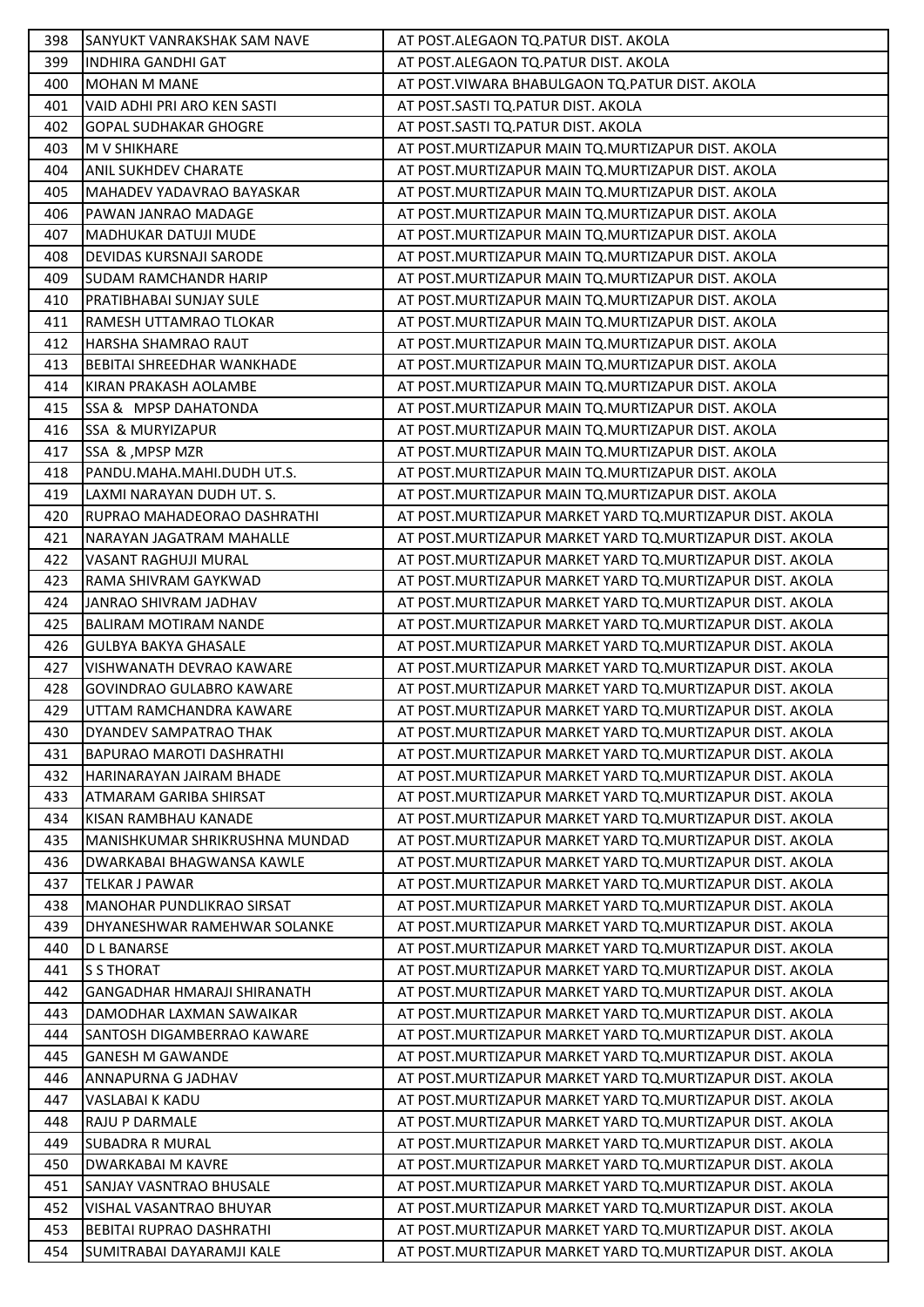| 455 | LILABAI BAPURAO DASHRATHI          | AT POST.MURTIZAPUR MARKET YARD TO.MURTIZAPUR DIST. AKOLA   |
|-----|------------------------------------|------------------------------------------------------------|
| 456 | <b>GUNVANT VITHAL GAWANDE</b>      | AT POST.MURTIZAPUR MARKET YARD TO.MURTIZAPUR DIST. AKOLA   |
| 457 | VASANT BAPURAO DASHRATHI           | AT POST. MURTIZAPUR MARKET YARD TO. MURTIZAPUR DIST. AKOLA |
| 458 | <b>MAHADEV P NAVALKAR</b>          | AT POST.MURTIZAPUR MARKET YARD TO.MURTIZAPUR DIST. AKOLA   |
| 459 | NIRMALABAI MANIKRAO DHARMALE       | AT POST.MURTIZAPUR MARKET YARD TO.MURTIZAPUR DIST. AKOLA   |
| 460 | DRUPADABAI DAMODAR JADHAO          | AT POST. MURTIZAPUR MARKET YARD TQ. MURTIZAPUR DIST. AKOLA |
| 461 | SHANKAR MUGUTRAO TALE              | AT POST.MURTIZAPUR MARKET YARD TO.MURTIZAPUR DIST. AKOLA   |
| 462 | <b>BHAURAO DEORAO KAWARE</b>       | AT POST.MURTIZAPUR MARKET YARD TO.MURTIZAPUR DIST. AKOLA   |
| 463 | SHANKARRAO ADKUJI NAGFASE          | AT POST. MURTIZAPUR MARKET YARD TO. MURTIZAPUR DIST. AKOLA |
| 464 | PANCHFULABAI WAMANRAO GAWANDE      | AT POST. MURTIZAPUR MARKET YARD TO. MURTIZAPUR DIST. AKOLA |
| 465 | NANIBAI SHANKARRAO GITE            | AT POST.MURTIZAPUR MARKET YARD TO.MURTIZAPUR DIST. AKOLA   |
| 466 | SAKHUBAI SAMPATRAO WANKHADE        | AT POST. MURTIZAPUR MARKET YARD TO. MURTIZAPUR DIST. AKOLA |
| 467 | SHANTABAI SAHADEV DOKE             | AT POST.MURTIZAPUR MARKET YARD TO.MURTIZAPUR DIST. AKOLA   |
| 468 | ASHISH RAMDAS NILKAN               | AT POST.MURTIZAPUR MARKET YARD TQ.MURTIZAPUR DIST. AKOLA   |
| 469 | <b>GONDU PUNJAJI SURSUJE</b>       | AT POST. MURTIZAPUR MARKET YARD TO. MURTIZAPUR DIST. AKOLA |
| 470 | RAJESH DYANDEORAO DHAGE            | AT POST. MURTIZAPUR MARKET YARD TO. MURTIZAPUR DIST. AKOLA |
| 471 | MAHADEORAO SHIVRAMJI KHANDEKAR     | AT POST. MURTIZAPUR MARKET YARD TO. MURTIZAPUR DIST. AKOLA |
| 472 | <b>BHAYYA JAGANNATH BHABHULKAR</b> | AT POST.MURTIZAPUR MARKET YARD TO.MURTIZAPUR DIST. AKOLA   |
| 473 | NANDKISHOR GANESHRAO GAWANDE       | AT POST.MURTIZAPUR MARKET YARD TO.MURTIZAPUR DIST. AKOLA   |
| 474 | <b>MAHADEO JAGDEO BELULKAR</b>     | AT POST. MURTIZAPUR MARKET YARD TO. MURTIZAPUR DIST. AKOLA |
| 475 | IPRAFULLA PANJABRAO KAWARE         | AT POST. MURTIZAPUR MARKET YARD TO. MURTIZAPUR DIST. AKOLA |
| 476 | ISHANKAR BANDUJI WAGHMAREF         | AT POST.MURTIZAPUR MARKET YARD TO.MURTIZAPUR DIST. AKOLA   |
| 477 | <b>GOVINDRAO DEORAO DASHRAKI</b>   | AT POST. MURTIZAPUR MARKET YARD TO. MURTIZAPUR DIST. AKOLA |
| 478 | NARENDRA SUKHDEORAO DAHIKAR        | AT POST. MURTIZAPUR MARKET YARD TO. MURTIZAPUR DIST. AKOLA |
| 479 | <b>NANDKISHOR SURESHRAO THAK</b>   | AT POST.MURTIZAPUR MARKET YARD TO.MURTIZAPUR DIST. AKOLA   |
| 480 | SURESH DHANRAJAJI DHANI            | AT POST.MURTIZAPUR MARKET YARD TO.MURTIZAPUR DIST. AKOLA   |
| 481 | <b>SUNIL DYANDEO THAK</b>          | AT POST.MURTIZAPUR MARKET YARD TO.MURTIZAPUR DIST. AKOLA   |
| 482 | <b>RUKMA R SOLANKE</b>             | AT POST. MURTIZAPUR MARKET YARD TO. MURTIZAPUR DIST. AKOLA |
| 483 | <b>NAVALKISHOR R DAGA</b>          | AT POST.MURTIZAPUR MARKET YARD TO.MURTIZAPUR DIST. AKOLA   |
| 484 | RAVINDRA A RAIBOLE                 | AT POST.MURTIZAPUR MARKET YARD TO.MURTIZAPUR DIST. AKOLA   |
| 485 | RAMVIKAS SURAJMALJI DANGA          | AT POST. MURTIZAPUR MARKET YARD TO. MURTIZAPUR DIST. AKOLA |
| 486 | <b>BHAURAO SHESRAO GAWANDE</b>     | AT POST. MURTIZAPUR MARKET YARD TQ. MURTIZAPUR DIST. AKOLA |
| 487 | IMATURABAI SAMPAT PANDE            | AT POST.MURTIZAPUR MARKET YARD TQ.MURTIZAPUR DIST. AKOLA   |
| 488 | DYANDEV GOPALRAO KHANDEKAR         | AT POST.MURTIZAPUR MARKET YARD TO.MURTIZAPUR DIST. AKOLA   |
| 489 | NAJUKRAO SHIVRAM GAWANDE           | AT POST.MURTIZAPUR MARKET YARD TO.MURTIZAPUR DIST. AKOLA   |
| 490 | VITTAL GOVINDRAO KAWARE            | AT POST.MURTIZAPUR MARKET YARD TQ.MURTIZAPUR DIST. AKOLA   |
| 491 | PANCHAPULA MOTIRAM WANKHDE         | AT POST.MURTIZAPUR MARKET YARD TO.MURTIZAPUR DIST. AKOLA   |
| 492 | TRAMBKRAO SHANKARAO GAVAI          | AT POST.MURTIZAPUR MARKET YARD TO.MURTIZAPUR DIST. AKOLA   |
| 493 | DHINKAR RAGHUJI MURALA             | AT POST.MURTIZAPUR MARKET YARD TQ.MURTIZAPUR DIST. AKOLA   |
| 494 | AMBHADHAS SHAMRAP BONDE            | AT POST.MURTIZAPUR MARKET YARD TO.MURTIZAPUR DIST. AKOLA   |
| 495 | VACHALABAI TULSHIRAM WANKHADE      | AT POST.MURTIZAPUR MARKET YARD TO.MURTIZAPUR DIST. AKOLA   |
| 496 | TULASHIRAM PURNAJI WANDKHADE       | AT POST.MURTIZAPUR MARKET YARD TQ.MURTIZAPUR DIST. AKOLA   |
| 497 | <b>INDUBAI DAYARAM KALE</b>        | AT POST.MURTIZAPUR MARKET YARD TO.MURTIZAPUR DIST. AKOLA   |
| 498 | SIDDHARTH KISAN GAWANDE            | AT POST.MURTIZAPUR MARKET YARD TO.MURTIZAPUR DIST. AKOLA   |
| 499 | <b>SHRIRAM BALIRAM JAYALE</b>      | AT POST.MURTIZAPUR MARKET YARD TO.MURTIZAPUR DIST. AKOLA   |
| 500 | RAJKANYA BABURAO GAVAI             | AT POST.MURTIZAPUR MARKET YARD TO.MURTIZAPUR DIST. AKOLA   |
| 501 | RUPRAO PARASRAM JAMARE             | AT POST.MURTIZAPUR MARKET YARD TO.MURTIZAPUR DIST. AKOLA   |
| 502 | SAHEBRAO GULABRAO KHANDEKAR        | AT POST.MURTIZAPUR MARKET YARD TO.MURTIZAPUR DIST. AKOLA   |
| 503 | <b>SUKHDEO SHIVAJI BHADE</b>       | AT POST.MURTIZAPUR MARKET YARD TO.MURTIZAPUR DIST. AKOLA   |
| 504 | PURAN BHAURAO DHASRATHI            | AT POST.MURTIZAPUR MARKET YARD TQ.MURTIZAPUR DIST. AKOLA   |
| 505 | <b>DWARKA BABAN GAWAI</b>          | AT POST.MURTIZAPUR MARKET YARD TO.MURTIZAPUR DIST. AKOLA   |
| 506 | SK.SHABABI SK.RAFIQ                | AT POST.MURTIZAPUR MARKET YARD TO.MURTIZAPUR DIST. AKOLA   |
| 507 | PRAMILABAI VITTHALRAO KHANDARE     | AT POST.MURTIZAPUR MARKET YARD TO.MURTIZAPUR DIST. AKOLA   |
| 508 | <b>BALASAHEB GANESHRAO TAYADE</b>  | AT POST.MURTIZAPUR MARKET YARD TO.MURTIZAPUR DIST. AKOLA   |
| 509 | NANDA BALKRUSHNA DHAWALE           | AT POST.MURTIZAPUR MARKET YARD TO.MURTIZAPUR DIST. AKOLA   |
| 510 | <b>SUMAN MANOHAR SUANDALE</b>      | AT POST.MURTIZAPUR MARKET YARD TO.MURTIZAPUR DIST. AKOLA   |
| 511 | KALPANABAI K. DESHMUKH             | AT POST. MURTIZAPUR MARKET YARD TO. MURTIZAPUR DIST. AKOLA |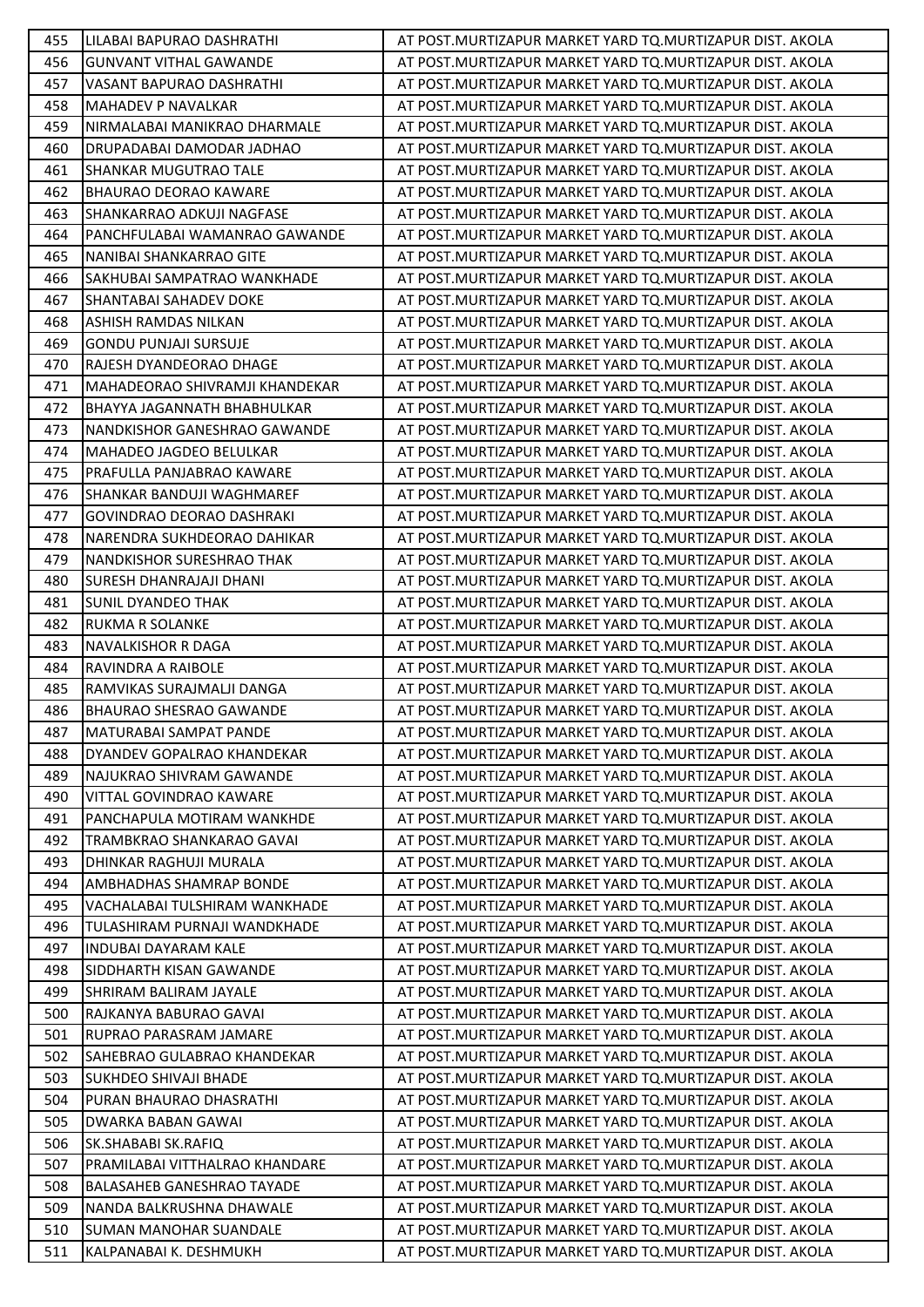| 512        | <b>SHALU JANRAO KHANDARE</b>                                   | AT POST.MURTIZAPUR MARKET YARD TO.MURTIZAPUR DIST. AKOLA                                                               |
|------------|----------------------------------------------------------------|------------------------------------------------------------------------------------------------------------------------|
| 513        | KAMALABAI WAMAN CHUDE                                          | AT POST. MURTIZAPUR MARKET YARD TO. MURTIZAPUR DIST. AKOLA                                                             |
| 514        | ANURADHA NITIN PINJARKAR                                       | AT POST. MURTIZAPUR MARKET YARD TQ. MURTIZAPUR DIST. AKOLA                                                             |
| 515        | <b>VIMALBAI SHIVSHANKAR KODAPE</b>                             | AT POST. MURTIZAPUR MARKET YARD TQ. MURTIZAPUR DIST. AKOLA                                                             |
| 516        | PRAMOD WAMANRAO CHAKRANARAYAN                                  | AT POST. MURTIZAPUR MARKET YARD TO. MURTIZAPUR DIST. AKOLA                                                             |
| 517        | <b>BETAB GYANU PAWAR</b>                                       | AT POST. MURTIZAPUR MARKET YARD TQ. MURTIZAPUR DIST. AKOLA                                                             |
| 518        | SANTOSH BABURAO TAYDE                                          | AT POST.MURTIZAPUR MARKET YARD TQ.MURTIZAPUR DIST. AKOLA                                                               |
| 519        | <b>MALUTAI J GAWANDE</b>                                       | AT POST. MURTIZAPUR MARKET YARD TQ. MURTIZAPUR DIST. AKOLA                                                             |
| 520        | RATNAMALA A KANKORDE                                           | AT POST. MURTIZAPUR MARKET YARD TQ. MURTIZAPUR DIST. AKOLA                                                             |
| 521        | <b>SHRVAN SHEKAJI INGLE</b>                                    | AT POST. MURTIZAPUR MARKET YARD TQ. MURTIZAPUR DIST. AKOLA                                                             |
| 522        | LAXMIBAI NAGORAO KUKADE                                        | AT POST. MURTIZAPUR MARKET YARD TQ. MURTIZAPUR DIST. AKOLA                                                             |
| 523        | PURNAJI VITHAL ANBHORE                                         | AT POST. MURTIZAPUR MARKET YARD TQ. MURTIZAPUR DIST. AKOLA                                                             |
| 524        | PRALAD TULSHIRAM GAWNDE                                        | AT POST. MURTIZAPUR MARKET YARD TQ. MURTIZAPUR DIST. AKOLA                                                             |
| 525        | <b>SANJAY N KHANDEKAR</b>                                      | AT POST.MURTIZAPUR MARKET YARD TO.MURTIZAPUR DIST. AKOLA                                                               |
| 526        | PRATIBHATAI TIDKE DURGWADA                                     | AT POST. MURTIZAPUR MARKET YARD TO. MURTIZAPUR DIST. AKOLA                                                             |
| 527        | VITTHAL B.C.HOSTEL BHATORI                                     | AT POST. MURTIZAPUR MARKET YARD TQ. MURTIZAPUR DIST. AKOLA                                                             |
| 528        | NITIN VIDYALAYA BHATORI                                        | AT POST. MURTIZAPUR MARKET YARD TO. MURTIZAPUR DIST. AKOLA                                                             |
| 529        | MAULI MAH SHG SHELU BONDE                                      | AT POST. MURTIZAPUR MARKET YARD TQ. MURTIZAPUR DIST. AKOLA                                                             |
| 530        | BAHU. SANS. KARYA KRIDA MAN. S                                 | AT POST. MURTIZAPUR MARKET YARD TQ. MURTIZAPUR DIST. AKOLA                                                             |
| 531        | SARV SHI ABHI SW VIVEKANAND VI                                 | AT POST. MURTIZAPUR MARKET YARD TQ. MURTIZAPUR DIST. AKOLA                                                             |
| 532        | <b>AKANGSHA SHG BHATORI</b>                                    | AT POST. MURTIZAPUR MARKET YARD TQ. MURTIZAPUR DIST. AKOLA                                                             |
| 533        | <b>BALIRAJA SHG DATALA</b>                                     | AT POST. MURTIZAPUR MARKET YARD TQ. MURTIZAPUR DIST. AKOLA                                                             |
| 534        | SHARADA SHG BHATORI                                            | AT POST.MURTIZAPUR MARKET YARD TQ.MURTIZAPUR DIST. AKOLA                                                               |
| 535        | SAVITRIBAI FULE SHG PARAD                                      | AT POST. MURTIZAPUR MARKET YARD TQ. MURTIZAPUR DIST. AKOLA                                                             |
| 536        | <b>BALIRAJA SHET MADAL SHELU</b>                               | AT POST. MURTIZAPUR MARKET YARD TQ. MURTIZAPUR DIST. AKOLA                                                             |
| 537        | SAVITRIBAI FULE SHG GHUNGASHI                                  | AT POST.MURTIZAPUR MARKET YARD TQ.MURTIZAPUR DIST. AKOLA                                                               |
| 538        | SHEI SANT GADAGEBABA SHG B GAT                                 | AT POST. MURTIZAPUR MARKET YARD TQ. MURTIZAPUR DIST. AKOLA                                                             |
| 539        | PURVAMATA SHG B GAT BHATORI                                    | AT POST. MURTIZAPUR MARKET YARD TQ. MURTIZAPUR DIST. AKOLA                                                             |
| 540        | ADARSHA SHG M B GAT PARAD                                      | AT POST.MURTIZAPUR MARKET YARD TQ.MURTIZAPUR DIST. AKOLA                                                               |
| 541        | PAYUNNI SHG B GAT BHATORI                                      | AT POST. MURTIZAPUR MARKET YARD TO. MURTIZAPUR DIST. AKOLA                                                             |
| 542        | JAGADAMBA SHG M B GAT PARAD                                    | AT POST. MURTIZAPUR MARKET YARD TQ. MURTIZAPUR DIST. AKOLA                                                             |
| 543        | YASWANT GRAMSAMRUDHI. YOJANA G                                 | AT POST.MURTIZAPUR MARKET YARD TQ.MURTIZAPUR DIST. AKOLA                                                               |
| 544        | PRINCIPAL G. ADIK MCVC K MAHA                                  | AT POST. MURTIZAPUR MARKET YARD TQ. MURTIZAPUR DIST. AKOLA                                                             |
| 545        | SANT GADGEBABA M SHG B GAT LA                                  | AT POST.MURTIZAPUR MARKET YARD TO.MURTIZAPUR DIST. AKOLA                                                               |
| 546        | ADARSHA KISAN SHG B GAT BHATOR                                 | AT POST.MURTIZAPUR MARKET YARD TQ.MURTIZAPUR DIST. AKOLA                                                               |
| 547        | MAHALAXMI MAHILA SHG BHATORI                                   | AT POST. MURTIZAPUR MARKET YARD TQ. MURTIZAPUR DIST. AKOLA                                                             |
| 548        | Z P PRI SCHOOL DATALA                                          | AT POST. MURTIZAPUR MARKET YARD TQ. MURTIZAPUR DIST. AKOLA                                                             |
| 549        | <b>BALIRAJA SHETAKARI SHG B GAT S</b>                          | AT POST.MURTIZAPUR MARKET YARD TO.MURTIZAPUR DIST. AKOLA                                                               |
| 550        | BHIMGARJANA MAHILA SHG B GAT P                                 | AT POST. MURTIZAPUR MARKET YARD TQ. MURTIZAPUR DIST. AKOLA                                                             |
| 551        | JAY JAGADAMBA ADIVASI B S SHG                                  | AT POST. MURTIZAPUR MARKET YARD TQ. MURTIZAPUR DIST. AKOLA                                                             |
| 552<br>553 | MA KALI ADIVASI PARADHI B SHG<br>MAHILA ADIV. MANDAL SJ GRAM S | AT POST.MURTIZAPUR MARKET YARD TO.MURTIZAPUR DIST. AKOLA<br>AT POST. MURTIZAPUR MARKET YARD TO. MURTIZAPUR DIST. AKOLA |
| 554        | KRUSHIMITRA SHG B GAT SHELUNAJ                                 | AT POST. MURTIZAPUR MARKET YARD TQ. MURTIZAPUR DIST. AKOLA                                                             |
| 555        | <b>BHIYASAHEB TIDKE SHG S B GAT P</b>                          | AT POST. MURTIZAPUR MARKET YARD TQ. MURTIZAPUR DIST. AKOLA                                                             |
| 556        | <b>MAHILA VIKAS SHG PARAD</b>                                  | AT POST. MURTIZAPUR MARKET YARD TQ. MURTIZAPUR DIST. AKOLA                                                             |
| 557        | RAJIV GANDHI GRAMIN N Y 1 GP S                                 | AT POST. MURTIZAPUR MARKET YARD TQ. MURTIZAPUR DIST. AKOLA                                                             |
| 558        | <b>BHAUSAHEB DESHMUKH K K MAHAV G</b>                          | AT POST.MURTIZAPUR MARKET YARD TQ.MURTIZAPUR DIST. AKOLA                                                               |
| 559        | JAYBAJRAGBALI MAHILA S S B GAT                                 | AT POST.MURTIZAPUR MARKET YARD TQ.MURTIZAPUR DIST. AKOLA                                                               |
| 560        | JAIRAM BABA PANI WA SOC SANGWA                                 | AT POST. MURTIZAPUR MARKET YARD TQ. MURTIZAPUR DIST. AKOLA                                                             |
| 561        | MAHADEV AAKARAM SARDAR                                         | AT POST. MURTIZAPUR CITY TQ. MURTIZAPUR DIST. AKOLA                                                                    |
| 562        | NALINI BALASAHEB PAVITRAKAR                                    | AT POST.MURTIZAPUR CITY TQ.MURTIZAPUR DIST. AKOLA                                                                      |
| 563        | NANDA RAMESHVAR THAKARE                                        | AT POST. MURTIZAPUR CITY TQ. MURTIZAPUR DIST. AKOLA                                                                    |
| 564        | <b>SANSKRUTI VIAJY TAPAKE</b>                                  | AT POST. MURTIZAPUR CITY TO. MURTIZAPUR DIST. AKOLA                                                                    |
| 565        | PRATIKSHAYA VILASRAO SULTANE                                   | AT POST.MURTIZAPUR CITY TQ.MURTIZAPUR DIST. AKOLA                                                                      |
| 566        | <b>SWATI JAGANATH LANDE</b>                                    | AT POST. MURTIZAPUR CITY TO. MURTIZAPUR DIST. AKOLA                                                                    |
| 567        | RAMBHAU ONKAR THAKARE                                          | AT POST. MURTIZAPUR CITY TQ. MURTIZAPUR DIST. AKOLA                                                                    |
| 568        | CHAGAN BHUJBAL VIDYALAY                                        | AT POST. MURTIZAPUR CITY TQ. MURTIZAPUR DIST. AKOLA                                                                    |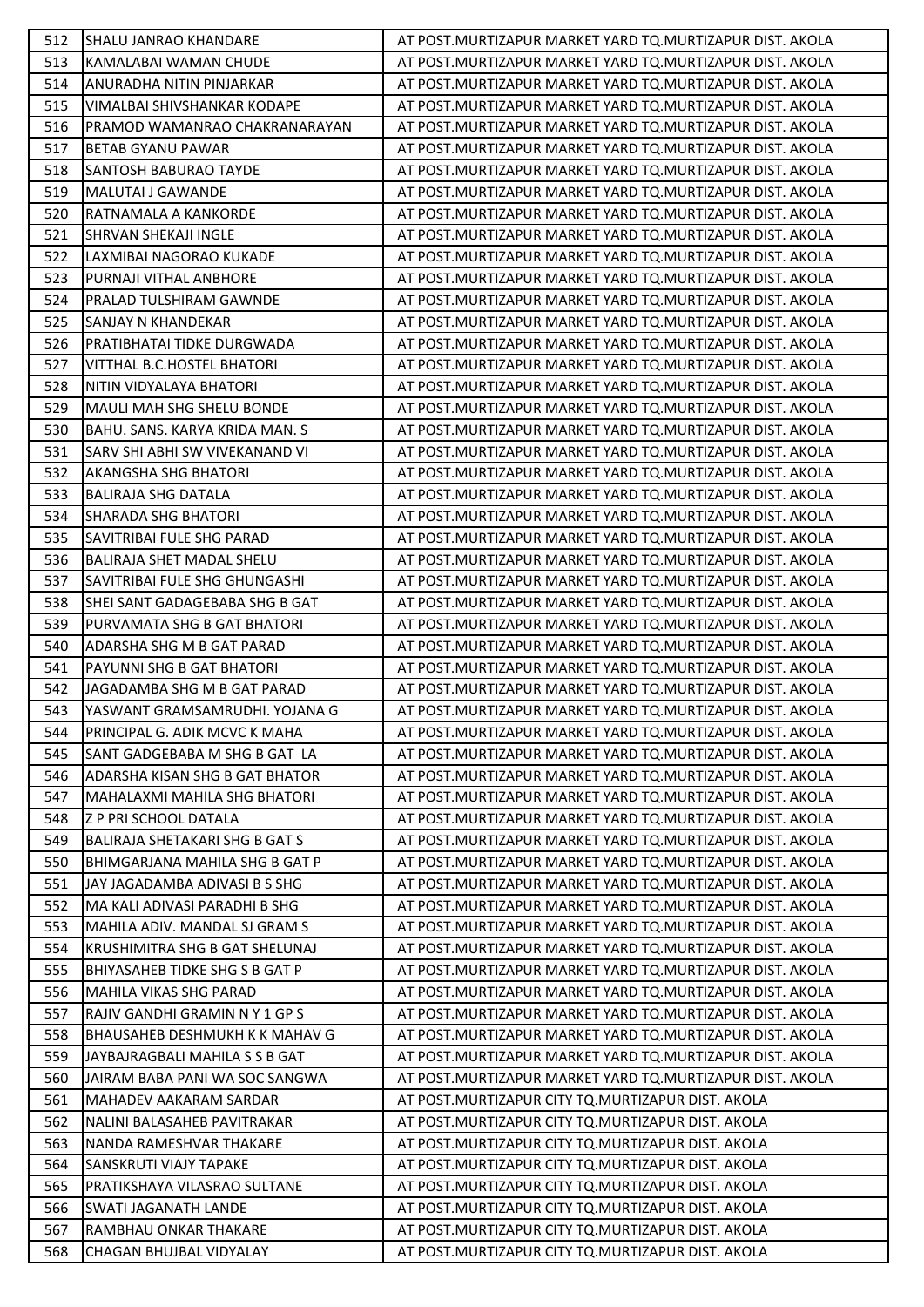| 569        | <b>GOVIND BALAJI SARODE</b>                                 | AT POST.MANA TQ.MURTIZAPUR DIST. AKOLA                                                |
|------------|-------------------------------------------------------------|---------------------------------------------------------------------------------------|
| 570        | RAFIKABANO. A. KUDUS                                        | AT POST.MANA TQ.MURTIZAPUR DIST. AKOLA                                                |
| 571        | RULICHANA SHALIRAM PACHADE                                  | AT POST.MANA TQ.MURTIZAPUR DIST. AKOLA                                                |
| 572        | LAKSHMAN MAROTI BAGALE                                      | AT POST.MANA TQ.MURTIZAPUR DIST. AKOLA                                                |
| 573        | <b>NATTHU G VARGHAT</b>                                     | AT POST.MANA TQ.MURTIZAPUR DIST. AKOLA                                                |
| 574        | DAULAT MOTIRAM WARGHAT                                      | AT POST.MANA TQ.MURTIZAPUR DIST. AKOLA                                                |
| 575        | ISURESH UKANDRAO TAYADE                                     | AT POST.MANA TQ.MURTIZAPUR DIST. AKOLA                                                |
| 576        | RAMRAO GOVINDRAO WARGHAT                                    | AT POST. MANA TQ. MURTIZAPUR DIST. AKOLA                                              |
| 577        | PUNDLIK A BHATKAR                                           | AT POST.MANA TQ.MURTIZAPUR DIST. AKOLA                                                |
| 578        | <b>SURESH RAMRAO DESHMUKH</b>                               | AT POST.MANA TQ.MURTIZAPUR DIST. AKOLA                                                |
| 579        | NANDKISHOR PRABHAKAR TIPARE                                 | AT POST.MANA TQ.MURTIZAPUR DIST. AKOLA                                                |
| 580        | PUNDLIK NATTHUJI CHAKRE                                     | AT POST.MANA TQ.MURTIZAPUR DIST. AKOLA                                                |
| 581        | MAUNABAI GANPAT BELKHAER                                    | AT POST.KURUM TQ.MURTIZAPUR DIST. AKOLA                                               |
| 582        | LILABAI BIKURAV SHAKHRE                                     | AT POST.KURUM TQ.MURTIZAPUR DIST. AKOLA                                               |
| 583        | MADHUKAR GANPAT CHRJAN                                      | AT POST.KURUM TQ.MURTIZAPUR DIST. AKOLA                                               |
| 584        | <b>SHIVDASH SHIVARAM HAYGE</b>                              | AT POST.KURUM TQ.MURTIZAPUR DIST. AKOLA                                               |
| 585        | RAMDAS TULSHIRAM PATHAK                                     | AT POST.KURUM TQ.MURTIZAPUR DIST. AKOLA                                               |
| 586        | NANDA SUNIL KURHEKAR                                        | AT POST.KURUM TQ.MURTIZAPUR DIST. AKOLA                                               |
| 587        | <b>SHARADKUMAR JAYPRAKASH KANDALK</b>                       | AT POST.KURUM TQ.MURTIZAPUR DIST. AKOLA                                               |
| 588        | MO.PARVEJ HAJI MO.HARUN                                     | AT POST.KURUM TQ.MURTIZAPUR DIST. AKOLA                                               |
| 589        | MO.SAJID MO.HARUN                                           | AT POST.KURUM TQ.MURTIZAPUR DIST. AKOLA                                               |
| 590        | MAMTA DILIP POPHALI                                         | AT POST.KURUM TQ.MURTIZAPUR DIST. AKOLA                                               |
| 591        | <b>SAN VAN WYAV SAMITI KURUM</b>                            | AT POST.KURUM TQ.MURTIZAPUR DIST. AKOLA                                               |
| 592        | <b>SURESH SITARAM MESHRAM</b>                               | AT POST.KARANJA MAIN.TQ.KARANJA DIST. WASHIM                                          |
| 593        | IMOHAN JANARDHAN NASKARI                                    | AT POST.KARANJA MAIN.TQ.KARANJA DIST. WASHIM                                          |
| 594        | DADARAO MAHADEORAO INGOLE                                   | AT POST.KARANJA MAIN.TQ.KARANJA DIST. WASHIM                                          |
| 595        | <b>SULOCHANA RAMESH PATHE</b>                               | AT POST.KARANJA MAIN.TQ.KARANJA DIST. WASHIM                                          |
| 596        | GAJANAN MAHADAV DONGARDIVAE                                 | AT POST.KARANJA MAIN.TQ.KARANJA DIST. WASHIM                                          |
| 597        | JIJABAI SUKHDEV KAMBALE                                     | AT POST.KARANJA MAIN.TQ.KARANJA DIST. WASHIM                                          |
| 598        | SMITA HANUMANT JAMDADE                                      | AT POST.KARANJA MAIN.TQ.KARANJA DIST. WASHIM                                          |
| 599        | <b>BISMILLA ASLAM KHA</b>                                   | AT POST.KARANJA MAIN.TQ.KARANJA DIST. WASHIM                                          |
| 600        | CHANDRAKALA M.MANWAR                                        | AT POST.KARANJA MAIN.TQ.KARANJA DIST. WASHIM                                          |
| 601        | <b>ABHIJIT VILAS POHEKAR</b>                                | AT POST.KARANJA MAIN.TQ.KARANJA DIST. WASHIM                                          |
| 602        | RUBIYA BANO PITA AFJHAL KHAN                                | AT POST.KARANJA MAIN.TQ.KARANJA DIST. WASHIM                                          |
| 603        | <b>SHANTABAI KISAN KHOPE</b>                                | AT POST.KARANJA MAIN.TQ.KARANJA DIST. WASHIM                                          |
| 604        | <b>DURGA SANJAY KALE</b>                                    | AT POST.KARANJA CITY.TQ.KARANJA DIST. WASHIM                                          |
| 605        | LILABAI RAMDAS MUSKE                                        | AT POST.KARANJA CITY.TQ.KARANJA DIST. WASHIM                                          |
| 606        | IKRUSHNARAO NARAYANRAO DAWANDE                              | AT POST.KAMARGAON .TQ.KARANJA DIST. WASHIM                                            |
| 607        | <b>BANDU DAMODAR DIALE</b>                                  | AT POST.KAMARGAON .TQ.KARANJA DIST. WASHIM                                            |
| 608        | NARAYAN JAYRAMJI TARTVARE                                   | AT POST.KAMARGAON .TQ.KARANJA DIST. WASHIM                                            |
| 609        | <b>JIYAUDDIN SUJAUDDIN</b>                                  | AT POST.KAMARGAON .TQ.KARANJA DIST. WASHIM                                            |
| 610        | PUTLABI SAI DIVAN                                           | AT POST.KAMARGAON .TQ.KARANJA DIST. WASHIM                                            |
| 611        | IKASHIRAO VISHWANATH PACHANGE                               | AT POST.KAMARGAON .TQ.KARANJA DIST. WASHIM                                            |
| 612        | ANKITA CHANDRAMANI THORAT                                   | AT POST.KAMARGAON .TQ.KARANJA DIST. WASHIM                                            |
| 613        | VINOD RAMHAU VAIDH                                          | AT POST.KAMARGAON .TQ.KARANJA DIST. WASHIM                                            |
| 614        | VARSHA NARAYAN DHAWAK                                       | AT POST.KAMARGAON .TQ.KARANJA DIST. WASHIM                                            |
| 615        | SHRIKANT VINOD SHENDE M/G.                                  | AT POST.UMBARDA BAZAR .TQ.KARANJA DIST. WASHIM                                        |
| 616        | <b>SUNITA RAMESH DHOKE</b>                                  | AT POST.UMBARDA BAZAR .TQ.KARANJA DIST. WASHIM                                        |
| 617        | SITARAM TUKARAM MUNDE                                       | AT POST.DHANAJ BU .TQ.KARANJA DIST. WASHIM                                            |
| 618<br>619 | VAISHALI RAMESHRAO GATHE<br><b>PRADIP DIPAK WARGAT</b>      | AT POST.DHANAJ BU .TQ.KARANJA DIST. WASHIM                                            |
|            |                                                             | AT POST.DHANAJ BU .TQ.KARANJA DIST. WASHIM                                            |
| 620<br>621 | <b>SUKHDEV SOMAJI GAJBHIYE</b><br>ISATISH SHIVANAND NARINGE | AT POST.DHANAJ BU .TQ.KARANJA DIST. WASHIM<br>AT POST.MANBHA .TQ.KARANJA DIST. WASHIM |
| 622        | INIVRUTTI SAMBHAJI BHOYAR                                   | AT POST.MANGRULPIR MAIN .TQ MANGRULPIR DIST. WASHIM                                   |
| 623        | GOVINDRAO NARAQYAN JOSHI                                    | AT POST.MANGRULPIR MAIN .TQ MANGRULPIR DIST. WASHIM                                   |
| 624        | RAJARAM TUKARAM KAMBALE                                     | AT POST.MANGRULPIR MAIN .TQ MANGRULPIR DIST. WASHIM                                   |
| 625        | <b>SUMAN SADASHIV MANWAR</b>                                | AT POST.MANGRULPIR MAIN .TQ MANGRULPIR DIST. WASHIM                                   |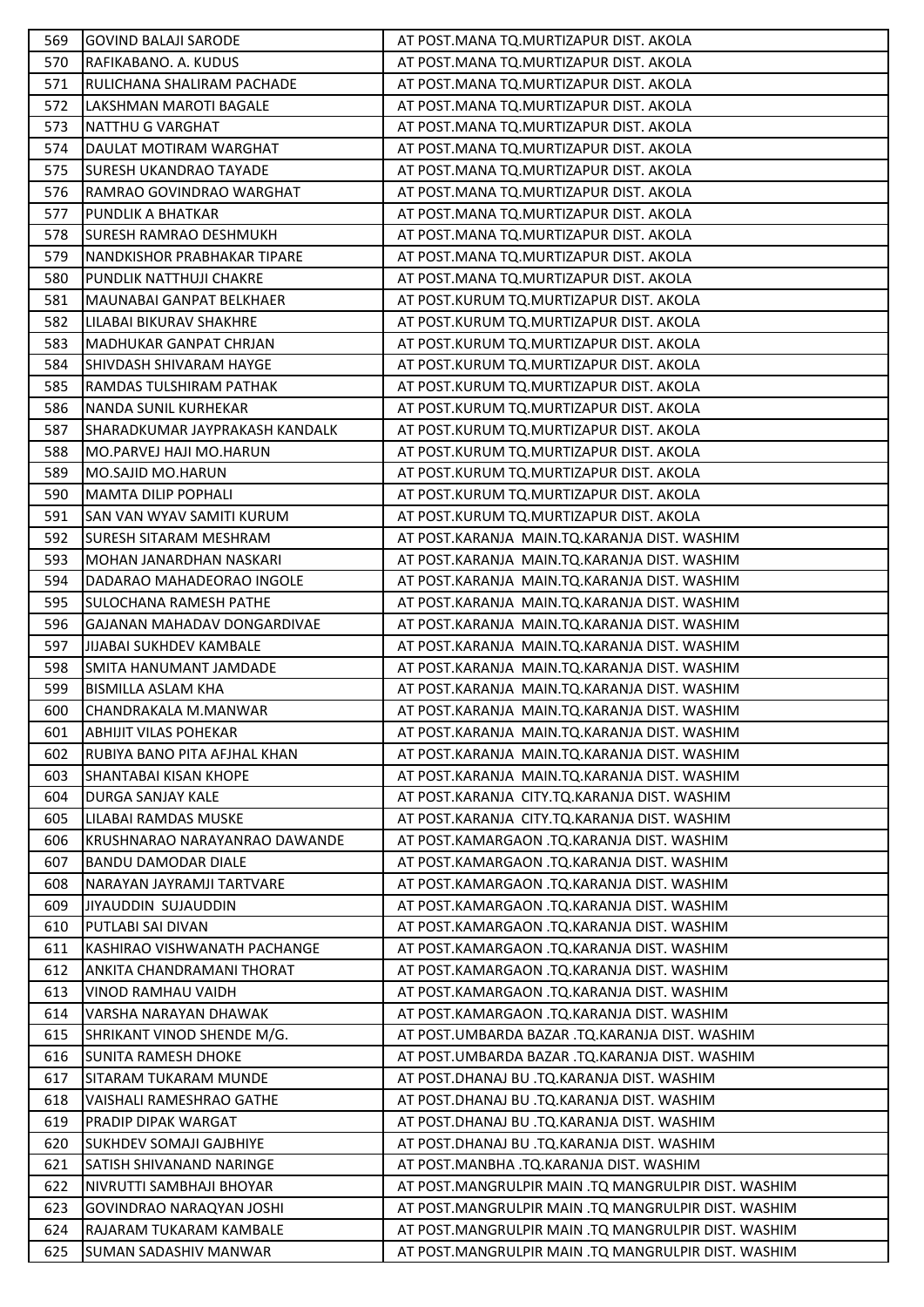| 626 | KRUSHNRAO RAMRAO CHAWHAN         | AT POST.MANGRULPIR MAIN .TQ MANGRULPIR DIST. WASHIM |
|-----|----------------------------------|-----------------------------------------------------|
| 627 | <b>VINOD DAULATRAO RAUT</b>      | AT POST.MANGRULPIR MAIN .TQ MANGRULPIR DIST. WASHIM |
| 628 | SAMBHAJI KISAN UGALE             | AT POST.MANGRULPIR MAIN .TQ MANGRULPIR DIST. WASHIM |
| 629 | <b>PRADIP RAMKRISHNA POHANE</b>  | AT POST.MANGRULPIR MAIN .TQ MANGRULPIR DIST. WASHIM |
| 630 | <b>BABARAO LASHMAN UNDARE</b>    | AT POST.MANGRULPIR MAIN .TQ MANGRULPIR DIST. WASHIM |
| 631 | IIMALABAI UTTAM RATHOD           | AT POST.MANGRULPIR MAIN .TQ MANGRULPIR DIST. WASHIM |
| 632 | GRAM AR.PO.PA.PU.S.RAHIT         | AT POST.MANGRULPIR MAIN .TQ MANGRULPIR DIST. WASHIM |
| 633 | BIRBALNATH SHG M PIR             | AT POST.MANGRULPIR MAIN .TQ MANGRULPIR DIST. WASHIM |
| 634 | RAMABAI AMBEDKAR MAH BAC GAT     | AT POST.MANGRULPIR MAIN .TQ MANGRULPIR DIST. WASHIM |
| 635 | RAJANI NANADALAL PAWAR           | AT POST.MANGRULPIR CITY .TQ MANGRULPIR DIST. WASHIM |
| 636 | <b>KESHV GOMAJI BHAGAT</b>       | AT POST.MOHARI .TQ MANGRULPIR DIST. WASHIM          |
| 637 | <b>SOPAN PUNDLIK MANVAR</b>      | AT POST.MOHARI .TQ MANGRULPIR DIST. WASHIM          |
| 638 | KAILAS UKANDA KAMBALE            | AT POST.MOHARI .TQ MANGRULPIR DIST. WASHIM          |
| 639 | PANDURANG BHIWAJI BAISKAR        | AT POST.SHELU BAZAR .TQ MANGRULPIR DIST. WASHIM     |
| 640 | SAMRAO SHIVORAM TALGURU          | AT POST. SHELU BAZAR . TQ MANGRULPIR DIST. WASHIM   |
| 641 | UTTAM WAMANRAO MULE              | AT POST.SHELU BAZAR .TQ MANGRULPIR DIST. WASHIM     |
| 642 | <b>I</b> CHNDABHGA VITTHL ROCER  | AT POST. SHELU BAZAR . TQ MANGRULPIR DIST. WASHIM   |
| 643 | <b>SHREERAM GANPAT BHORNE</b>    | AT POST.SHELU BAZAR .TQ MANGRULPIR DIST. WASHIM     |
| 644 | <b>ANIL S GILBILE</b>            | AT POST.SHELU BAZAR .TQ MANGRULPIR DIST. WASHIM     |
| 645 | PANDURANG GOVINDRAO DHAWADE      | AT POST.SHELU BAZAR .TQ MANGRULPIR DIST. WASHIM     |
| 646 | SATI AAI MAHILA SW SA BA GAT     | AT POST.SHELU BAZAR .TQ MANGRULPIR DIST. WASHIM     |
| 647 | MATOSHRI SW SA BA GAT            | AT POST.SHELU BAZAR .TQ MANGRULPIR DIST. WASHIM     |
| 648 | ANANDABAI PARASRAM INGOLE        | AT POST. WANOJA .TQ MANGRULPIR DIST. WASHIM         |
| 649 | KASABAI BHAGWAN CHABUKSWAR       | AT POST. WANOJA .TQ MANGRULPIR DIST. WASHIM         |
| 650 | NARMDA MAHADEV JAHARE            | AT POST. WANOJA .TQ MANGRULPIR DIST. WASHIM         |
| 651 | ISHIVPARVATI MAHILA GAT BHUR     | AT POST.WANOJA .TQ MANGRULPIR DIST. WASHIM          |
| 652 | <b>TUKARAM S PATURKAR</b>        | AT POST.DHANORA .TQ MANGRULPIR DIST. WASHIM         |
| 653 | KHIRIBAI RAMASA PAVAR            | AT POST.DHANORA .TQ MANGRULPIR DIST. WASHIM         |
| 654 | KAMALA CHOKHARAM KHANDARE        | AT POST.DHANORA .TQ MANGRULPIR DIST. WASHIM         |
| 655 | JYOTI GANESH KAWARE              | AT POST.DHANORA .TQ MANGRULPIR DIST. WASHIM         |
| 656 | <b>SURYKANT SHUBHASH BHOYAR</b>  | AT POST.DHANORA .TQ MANGRULPIR DIST. WASHIM         |
| 657 | REKHA JAGADEO CHAVAN             | AT POST.DHANORA .TQ MANGRULPIR DIST. WASHIM         |
| 658 | <b>SANTOSH SITARAM FALTANKAR</b> | AT POST.DHANORA .TQ MANGRULPIR DIST. WASHIM         |
| 659 | JOGARAM JESA RATHOD              | AT POST.MANORA .TQ MANGRULPIR DIST. WASHIM          |
| 660 | <b>SIMA AMBADAS KHADSE</b>       | AT POST.MANORA .TQ MANGRULPIR DIST. WASHIM          |
| 661 | <b>SHYAM PURUSHOTTAM JOSHI</b>   | AT POST.MANORA .TQ MANGRULPIR DIST. WASHIM          |
| 662 | <b>I</b> GUMFABAI MAROTI RAUT    | AT POST.MANORA .TQ MANGRULPIR DIST. WASHIM          |
| 663 | KISAN BHIKAJI AMTE               | AT POST.MANORA .TQ MANGRULPIR DIST. WASHIM          |
| 664 | ARCHANA NARAYAN RAUT             | AT POST.MANORA .TQ MANGRULPIR DIST. WASHIM          |
| 665 | VITTAL RAMBHAU RANE              | AT POST.MANORA .TQ MANGRULPIR DIST. WASHIM          |
| 666 | KASHINATH SHRIPAT KAJALE         | AT POST.MANORA .TQ MANGRULPIR DIST. WASHIM          |
| 667 | LOCHANA DAULAT SONONE            | AT POST.MANORA .TQ MANGRULPIR DIST. WASHIM          |
| 668 | LALITA SANTOSH CHAVAN            | AT POST.MANORA .TQ MANGRULPIR DIST. WASHIM          |
| 669 | <b>GAJANAN SHANKAR RAUT</b>      | AT POST.MANORA .TQ MANGRULPIR DIST. WASHIM          |
| 670 | IDEVKUMAR KASHINATH BARSHE       | AT POST.MANORA .TQ MANGRULPIR DIST. WASHIM          |
| 671 | <b>SHALINI SHANTOSH RATHOD</b>   | AT POST.MANORA .TQ MANGRULPIR DIST. WASHIM          |
| 672 | RANI LAXMIBAIS.S.B.G.GADEGAON    | AT POST.MANORA .TQ MANGRULPIR DIST. WASHIM          |
| 673 | VAMAN MA.BAHU.SAS KOLAR          | AT POST.MANORA .TQ MANGRULPIR DIST. WASHIM          |
| 674 | MAROTI BU EDU MANDAGOSTA         | AT POST.SHENDURJANA .TQ MANORA DIST. WASHIM         |
| 675 | <b>BEBI VISHNU KHIRADE</b>       | AT POST.SHENDURJANA .TQ MANORA DIST. WASHIM         |
| 676 | AGAD NARAYAN WAGHMARE            | AT POST.SHENDURJANA .TQ MANORA DIST. WASHIM         |
| 677 | SARSWABI SHAKH ALLAUDDUIN        | AT POST.POHARADEVI .TQ MANORA DIST. WASHIM          |
| 678 | <b>BIBICHAND H JADHAV</b>        | AT POST.POHARADEVI .TQ MANORA DIST. WASHIM          |
| 679 | INIYOGIT JAY SAMKIMATA DARRY PR  | AT POST.POHARADEVI .TQ MANORA DIST. WASHIM          |
| 680 | NIYOJIT HIRASING MAHARAJ MILK    | AT POST.POHARADEVI .TQ MANORA DIST. WASHIM          |
| 681 | RAJARAM SADUJI BUNDHE            | AT POST. WASHIM MAIN TO. WASHIM DIST. WASHIM        |
| 682 | MAHAVIR LAXMAN WANRE             | AT POST. WASHIM MAIN TQ. WASHIM DIST. WASHIM        |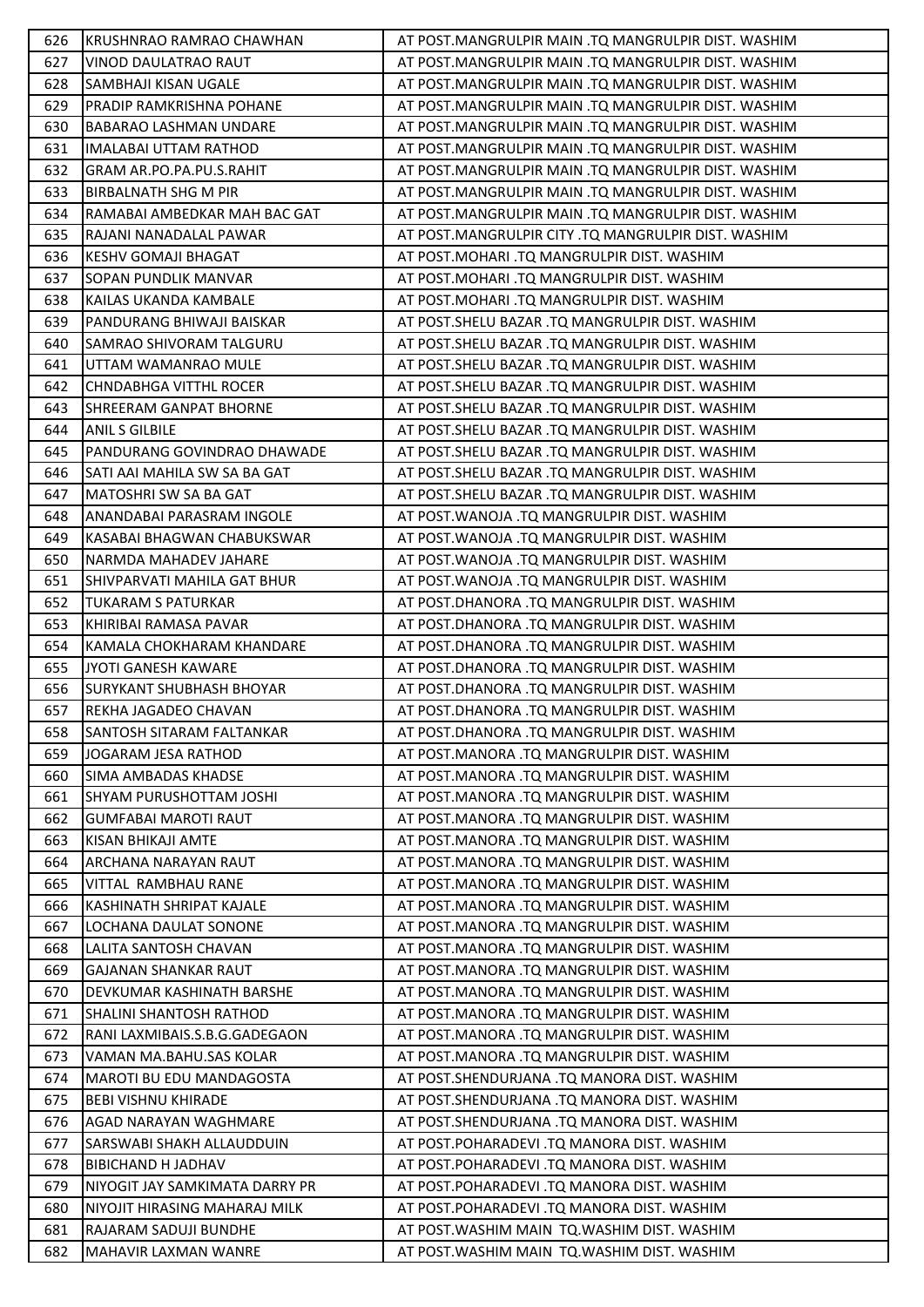| 683        | <b>ASHOK KISAN KHADE</b>                         | AT POST. WASHIM MAIN TO. WASHIM DIST. WASHIM                                   |
|------------|--------------------------------------------------|--------------------------------------------------------------------------------|
| 684        | M.H.KURESHI                                      | AT POST. WASHIM MAIN TQ. WASHIM DIST. WASHIM                                   |
| 685        | DATTA TUKARAM TADSE                              | AT POST. WASHIM MAIN TO. WASHIM DIST. WASHIM                                   |
| 686        | PRABHAKAR WASUDEV KASHIKAR                       | AT POST. WASHIM MAIN TO. WASHIM DIST. WASHIM                                   |
| 687        | RAJARAM KESHAV WANKHADE                          | AT POST. WASHIM MAIN TQ. WASHIM DIST. WASHIM                                   |
| 688        | PRALHAD NARAYAN DAMODAR                          | AT POST. WASHIM MAIN TQ. WASHIM DIST. WASHIM                                   |
| 689        | VISANU DAJIBA KAVER                              | AT POST. WASHIM MAIN TQ. WASHIM DIST. WASHIM                                   |
| 690        | <b>IKESHAO ABHIMAN KHASBHAGE</b>                 | AT POST. WASHIM MAIN TQ. WASHIM DIST. WASHIM                                   |
| 691        | <b>AVINASH YADAVRAO SHIKHARE</b>                 | AT POST. WASHIM MAIN TO. WASHIM DIST. WASHIM                                   |
| 692        | PAVANKUMAR NARAYAN GOTE C O N                    | AT POST. WASHIM MAIN TQ. WASHIM DIST. WASHIM                                   |
| 693        | VINOD SUKHADEO MAINKAR                           | AT POST. WASHIM MAIN TQ. WASHIM DIST. WASHIM                                   |
| 694        | ATTMARAM CHADRABHAN GAWANDE                      | AT POST. WASHIM MAIN TQ. WASHIM DIST. WASHIM                                   |
| 695        | KUNDALIK KISAN PAWAR                             | AT POST. WASHIM MAIN TQ. WASHIM DIST. WASHIM                                   |
| 696        | RAMABHAU MAHADU KASHTE                           | AT POST. WASHIM MAIN TQ. WASHIM DIST. WASHIM                                   |
| 697        | PURUSHOTTAM MAHADEO KAVADE                       | AT POST. WASHIM MAIN TQ. WASHIM DIST. WASHIM                                   |
| 698        | <b>SACHIN GOVARADHAN SURVE</b>                   | AT POST. WASHIM MAIN TQ. WASHIM DIST. WASHIM                                   |
| 699        | <b>GITA RAMESH KOLHE</b>                         | AT POST. WASHIM MAIN TO. WASHIM DIST. WASHIM                                   |
| 700        | <b>SHESHARAO LAXAMAN SHINDE</b>                  | AT POST. WASHIM MAIN TO. WASHIM DIST. WASHIM                                   |
| 701        | İKU.MAYURI SAKHARAM THAKARE                      | AT POST. WASHIM MAIN TO. WASHIM DIST. WASHIM                                   |
| 702        | LAXMI JANARDAN SONUNE                            | AT POST. WASHIM MAIN TO. WASHIM DIST. WASHIM                                   |
| 703        | SUKHDEV VISHVANATH WANKHEDE                      | AT POST. WASHIM MAIN TQ. WASHIM DIST. WASHIM                                   |
| 704        | SANJAY RAMJI PATIL                               | AT POST. WASHIM MAIN TQ. WASHIM DIST. WASHIM                                   |
| 705        | DILIP JANARDHAN KALBANDE                         | AT POST. WASHIM MAIN TO. WASHIM DIST. WASHIM                                   |
| 706        | RAJKRUSHIRATNA SWAY BACHAT GAT                   | AT POST. WASHIM MAIN TO. WASHIM DIST. WASHIM                                   |
| 707        | <b>PANDURANG A PARDHI</b>                        | AT POST. WASHIM CITY TO. WASHIM DIST. WASHIM                                   |
| 708        | <b>VITHAL A DHADVE</b>                           | AT POST. WASHIM CITY TO. WASHIM DIST. WASHIM                                   |
| 709        | SULABAI SHESHRAO JADHAO                          | AT POST. WASHIM CITY TQ. WASHIM DIST. WASHIM                                   |
| 710        | SHRIRAM S HENBADE                                | AT POST. WASHIM CITY TQ. WASHIM DIST. WASHIM                                   |
| 711        | A.MUNAF SK.DHADU                                 | AT POST. WASHIM CITY TO. WASHIM DIST. WASHIM                                   |
| 712        | MANISHA PRAKASH MORE                             | AT POST. WASHIM CITY TQ. WASHIM DIST. WASHIM                                   |
| 713        | MAHESH RAMESHRAO KALLE                           | AT POST. WASHIM CITY TQ. WASHIM DIST. WASHIM                                   |
| 714        | LAXMAN GANPAT KONGHE                             | AT POST. WASHIM CITY TO. WASHIM DIST. WASHIM                                   |
| 715        | <b>SHANTABAI MAHADU THAKARE</b>                  | AT POST. WASHIM CITY TQ. WASHIM DIST. WASHIM                                   |
| 716        | <b>MU P S GADAGE BABA SUPKHEDA</b>               | AT POST. WASHIM CITY TO. WASHIM DIST. WASHIM                                   |
| 717        | <b>DURYODHAN SAMPAT HAKE</b>                     | AT POST.ANSING TQ.WASHIM DIST. WASHIM                                          |
| 718        | VITTHAL HANWANTA GAVHANE                         | AT POST.ANSING TQ.WASHIM DIST. WASHIM                                          |
| 719        | SHIYAJI N AJOLE                                  | AT POST.ANSING TQ.WASHIM DIST. WASHIM                                          |
| 720        | <b>PRAYAG NIVRUTTI PANDULE</b>                   | AT POST.ANSING TQ.WASHIM DIST. WASHIM                                          |
| 721        | MAHADEV RAJARAM GHUGE                            | AT POST.ANSING TQ.WASHIM DIST. WASHIM                                          |
| 722        | <b>SOMINABAI TUKARAM PAWAR</b>                   | AT POST.ANSING TQ.WASHIM DIST. WASHIM                                          |
| 723        | MANKARNABAI ANIL WANKHEDE                        | AT POST.ANSING TQ.WASHIM DIST. WASHIM                                          |
| 724<br>725 | LILABAI MOHAN CHAVHAN<br>RAMSINGH FAKIRA CHAVHAN | AT POST.ANSING TQ.WASHIM DIST. WASHIM<br>AT POST.ANSING TQ.WASHIM DIST. WASHIM |
| 726        | MIRABAI NARAYAN YADAV                            | AT POST.ANSING TQ.WASHIM DIST. WASHIM                                          |
| 727        | VITTAL GYANUJI UGALE                             | AT POST.ANSING TQ.WASHIM DIST. WASHIM                                          |
| 728        | H.M. Z.P. SCHOOL, SONDA                          | AT POST.ANSING TQ.WASHIM DIST. WASHIM                                          |
| 729        | GAJANAN SHRIRAM HAJARE                           | AT POST.TONDGAON TQ.WASHIM DIST. WASHIM                                        |
| 730        | RAMESHWAR TUKARAM BHALERAO                       | AT POST.PARDI TAKMOR TQ.WASHIM DIST. WASHIM                                    |
| 731        | SACHIV GR.P.MUSALWADI                            | AT POST.MALEGAO TQ.MALEGAO DIST. WASHIM                                        |
| 732        | <b>SURESH SHIVKAL JADHAV</b>                     | AT POST.MALEGAO TQ.MALEGAO DIST. WASHIM                                        |
| 733        | ISATYBHAMABAI MAROTI SOGHAGE                     | AT POST.MALEGAO TQ.MALEGAO DIST. WASHIM                                        |
| 734        | <b>SUDAMA GA.GUDDE</b>                           | AT POST.MALEGAO TQ.MALEGAO DIST. WASHIM                                        |
| 735        | KAZI SULTANA PARVIN                              | AT POST.MALEGAO TQ.MALEGAO DIST. WASHIM                                        |
| 736        | <b> CHINKU SAKHARAM UNDAL</b>                    | AT POST.MALEGAO TQ.MALEGAO DIST. WASHIM                                        |
| 737        | HANVANTA RAMJI CHATRKAR                          | AT POST.MALEGAO TQ.MALEGAO DIST. WASHIM                                        |
| 738        | TULSABAI WAGHAJI BHONDNE                         | AT POST.MALEGAO TQ.MALEGAO DIST. WASHIM                                        |
| 739        | KAMAL LAXIMAN GAIKWAD                            | AT POST.MALEGAO TQ.MALEGAO DIST. WASHIM                                        |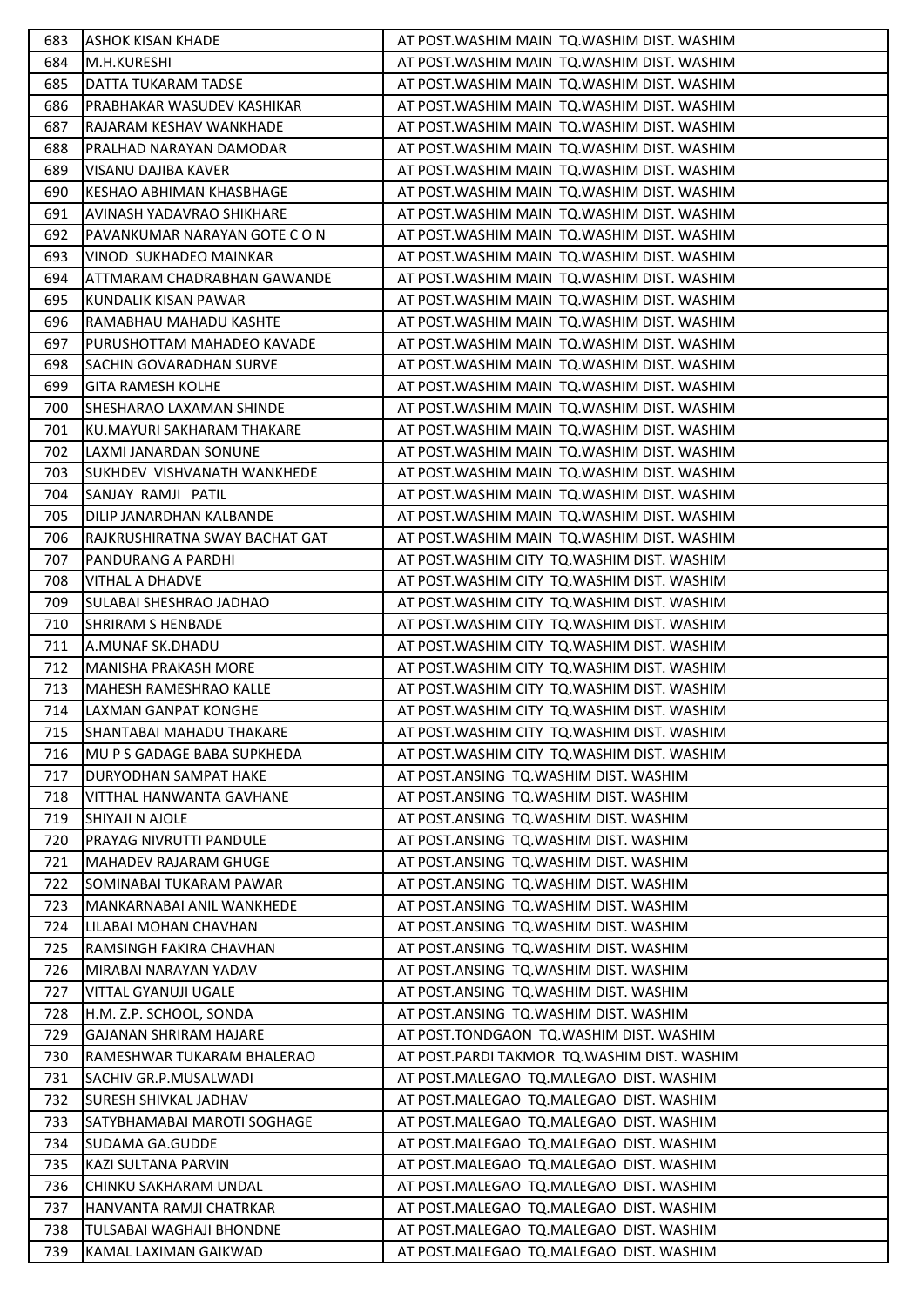| 740.       | <b>ATISH ARUN KHANDARE</b>                                | AT POST.MALEGAO TQ.MALEGAO DIST. WASHIM                                              |
|------------|-----------------------------------------------------------|--------------------------------------------------------------------------------------|
| 741        | UMAKANT KRISHNARAO GHUGE                                  | AT POST.MALEGAO TQ.MALEGAO DIST. WASHIM                                              |
| 742        | SAY.RAFIK SAY.BUDAN                                       | AT POST.MALEGAO TQ.MALEGAO DIST. WASHIM                                              |
| 743.       | AD.MAH.FULE.SHI.PRA.MAN.MAL.                              | AT POST.MALEGAO TQ.MALEGAO DIST. WASHIM                                              |
| 744        | KENDRIY SHALA.SHIKSAMITI .AM                              | AT POST.MALEGAO TQ.MALEGAO DIST. WASHIM                                              |
| 745        | PANCHASHILA R BANKADE                                     | AT POST.KINHIRAJA TQ.MALEGAO DIST. WASHIM                                            |
| 746        | VARSHA GAJANAN KHULE                                      | AT POST.KINHIRAJA TQ.MALEGAO DIST. WASHIM                                            |
| 747        | <b>I</b> GOKARNA SHALIKRAM LAMBTURE                       | AT POST.KINHIRAJA TQ.MALEGAO DIST. WASHIM                                            |
| 748        | <b>VJABAI PANDURANG SHIDE</b>                             | AT POST.KINHIRAJA TQ.MALEGAO DIST. WASHIM                                            |
| 749        | ACHUYT NIMBAJI GHODMODE                                   | AT POST.SHIRPUR JAIN TQ.MALEGAO DIST. WASHIM                                         |
| 750        | LAXMIBAI PANDUJI UNDAL                                    | AT POST.SHIRPUR JAIN TQ.MALEGAO DIST. WASHIM                                         |
| 751        | SANTOSH NAMDEV GAWANDE                                    | AT POST.SHIRPUR JAIN TQ.MALEGAO DIST. WASHIM                                         |
| 752        | KALABAI SHAMRAO WANKHADE                                  | AT POST.SHIRPUR JAIN TQ.MALEGAO DIST. WASHIM                                         |
| 753        | JAY SANT MUKATABAI MAHILA                                 | AT POST.SHIRPUR JAIN TQ.MALEGAO DIST. WASHIM                                         |
| 754        | JAYGAIBINATH SETKARI B GAT                                | AT POST.SHIRPUR JAIN TQ.MALEGAO DIST. WASHIM                                         |
| 755        | ONKAR MAHILA B GAT                                        | AT POST.SHIRPUR JAIN TQ.MALEGAO DIST. WASHIM                                         |
| 756        | VANHAKKA SAMITI MUTTHA                                    | AT POST.SHIRPUR JAIN TQ.MALEGAO DIST. WASHIM                                         |
| 757        | KGN MIANORITIS EDUCATION & SOC                            | AT POST.SHIRPUR JAIN TQ.MALEGAO DIST. WASHIM                                         |
| 758        | ISURAJ RAMNATH  CHAVAN                                    | AT POST.MEDASHI TQ.MALEGAO DIST. WASHIM                                              |
| 759        | WAMAN MUKINDA KALPANDE                                    | AT POST.MEDASHI TQ.MALEGAO DIST. WASHIM                                              |
| 760        | AANANDA MOTIRAM GAIKWAD                                   | AT POST.MEDASHI TQ.MALEGAO DIST. WASHIM                                              |
| 761        | VACHALABAI G. SHINDE                                      | AT POST.MEDASHI TQ.MALEGAO DIST. WASHIM                                              |
| 762        | <b>SUNIL SITARAM IDOLE</b>                                | AT POST.PANGRIKUTE TQ.MALEGAO DIST. WASHIM                                           |
| 763        | <b>BALAJI SITARAM IDHOLE</b>                              | AT POST.PANGRIKUTE TQ.MALEGAO DIST. WASHIM                                           |
| 764        | PANI PURAVATHA SWACHATA SAMITI                            | AT POST.PANGRIKUTE TQ.MALEGAO DIST. WASHIM                                           |
| 765        | MANKARNA MOHAN JADHAO                                     | AT POST.JAULKARAILWAY TQ.MALEGAO DIST. WASHIM                                        |
| 766        | KAILAS SONAJI VAGHMARE                                    | AT POST.JAULKARAILWAY TQ.MALEGAO DIST. WASHIM                                        |
| 767        | AALSING JAISING RATHOD                                    | AT POST.JAULKARAILWAY TQ.MALEGAO DIST. WASHIM                                        |
| 768        | UDHAW RAMCHANRA TAPASE                                    | AT POST.RISOD MAIN TQ.RISOD DIST. WASHIM                                             |
| 769        | D. N WANKHEDE                                             | AT POST.RISOD MAIN TQ.RISOD DIST. WASHIM                                             |
| 770        | SUDHAKAR MAGAPPA DEVKAR                                   | AT POST.RISOD MAIN TQ.RISOD DIST. WASHIM                                             |
| 771        | SHANTA DEVABA POPALGHAT                                   | AT POST.RISOD MAIN TQ.RISOD DIST. WASHIM                                             |
| 772.       | PUSHPA ARAJUNA VARGHAR                                    | AT POST.RISOD MAIN TQ.RISOD DIST. WASHIM                                             |
| 773        | IKRUSHNAJI MINAJI KOKATE                                  | AT POST.RISOD MAIN TO.RISOD DIST. WASHIM                                             |
| 774        | PADURAN RAJARAM JADHAV                                    | AT POST.RISOD MAIN TQ.RISOD DIST. WASHIM                                             |
| 775        | VISHWNATH DHONJI MANWATKAR                                | AT POST.RISOD MAIN TQ.RISOD DIST. WASHIM                                             |
| 776        | IGAJANAN RAMBHAU PANTARANKE                               | AT POST.RISOD MAIN TQ.RISOD DIST. WASHIM                                             |
| 777        | SMITA JANRAO DESHMUKH                                     | AT POST.RISOD MAIN TQ.RISOD DIST. WASHIM                                             |
| 778        | IKASHIBA MOTIRAM GAWANDE                                  | AT POST.RISOD MAIN TQ.RISOD DIST. WASHIM                                             |
| 779        | MURLIDHAR PARABATI SADAR                                  | AT POST.RISOD MAIN TQ.RISOD DIST. WASHIM                                             |
| 780<br>781 | <b>SUNITA ANIL BODKHE</b><br><b>SUMAN NARAYAN KALAMBE</b> | AT POST.RISOD MAIN TQ.RISOD DIST. WASHIM                                             |
| 782        | NAGESH VITTHALRAO DESHMUKH                                | AT POST.RISOD MAIN TQ.RISOD DIST. WASHIM<br>AT POST.RISOD MAIN TQ.RISOD DIST. WASHIM |
| 783        | SINDHU VITTHAL KALE                                       | AT POST.RISOD MAIN TQ.RISOD DIST. WASHIM                                             |
| 784        | LILABAI LAXMAN PUND                                       |                                                                                      |
| 785        | CHANDRABHAN NAMDEO NAGULKAR                               | AT POST.RISOD MAIN TQ.RISOD DIST. WASHIM<br>AT POST.RISOD MAIN TQ.RISOD DIST. WASHIM |
| 786        | GAJANAN TYKARAM SHELKE                                    | AT POST.RISOD MAIN TQ.RISOD DIST. WASHIM                                             |
| 787        | JAYNARAYAN RAGHUNATH CHOTIYA                              | AT POST.RISOD MAIN TQ.RISOD DIST. WASHIM                                             |
| 788        | DATTAPRASAD GOPALPRASAD PANDE                             | AT POST.RISOD MAIN TQ.RISOD DIST. WASHIM                                             |
| 789        | MATOSRI AHILYADEVI S.S.M.B.GAT                            | AT POST.RISOD MAIN TQ.RISOD DIST. WASHIM                                             |
| 790        | GAJANANBABA SHG KARDA                                     | AT POST.RISOD MAIN TQ.RISOD DIST. WASHIM                                             |
| 791        | KRANTIVIR LAHUJI SAWLE BACH                               | AT POST.RISOD MAIN TQ.RISOD DIST. WASHIM                                             |
| 792        | TAJUDEEN BABA ALPASANKHYANK BA                            | AT POST.RISOD MAIN TQ.RISOD DIST. WASHIM                                             |
| 793        | IVANDANA R PAWAR                                          | AT POST.RISOD CITY TQ.RISOD DIST. WASHIM                                             |
| 794        | <b>SANDHYA J JOSHI</b>                                    | AT POST.RISOD CITY TQ.RISOD DIST. WASHIM                                             |
| 795        | <b>RAMESH DEVIDAS WANKHADE</b>                            | AT POST.RITHAD TQ.RISOD DIST. WASHIM                                                 |
| 796        | KUNDLIK BHANUDAS MALEKAR                                  | AT POST.RITHAD TQ.RISOD DIST. WASHIM                                                 |